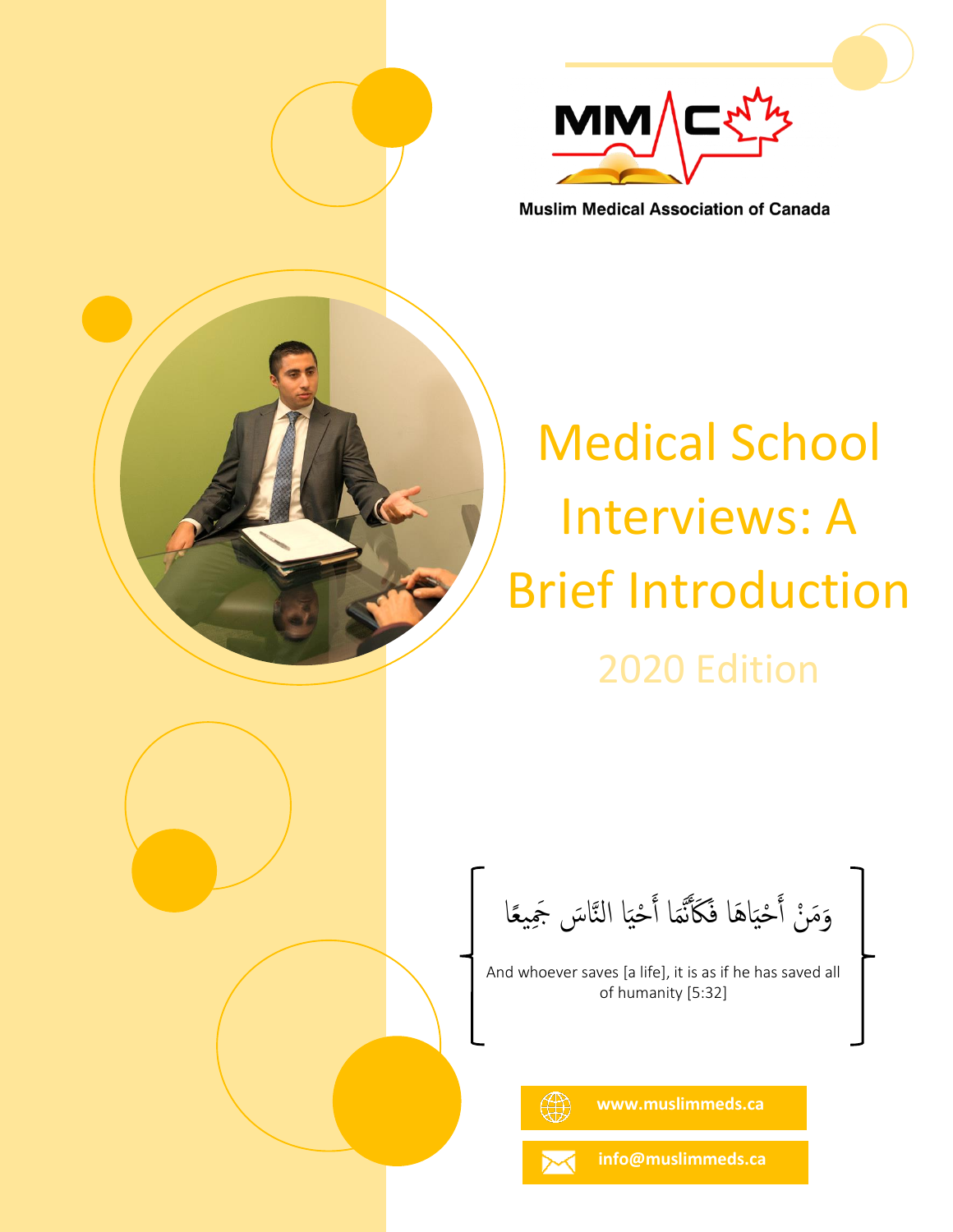# **Introduction**

*Disclaimer: The following document is meant to serve as a guide for students hoping to enter medical school. Although we have tried to create a comprehensive guide containing admission requirements, this document is not official and is not endorsed by any of the following medical schools, so it is important to conduct your own research. Further, this guide is meant specifically for Canadian students, so the requirements may not hold true for other countries. Lastly, keep in mind that advice provided by applicants are personal and are coming from their point of view, so they may not be the most representative views coming from their colleagues. All university logos, badges and emblems are copyrighted and belong to their respective universities*

# **Message from the Editors**

Dear Reader,

In keeping with the Muslim Medical Association of Canada's commitment to moral and ethical conduct, no information that may be deemed confidential regarding the interview process at any of the Universities presented can be disclosed. This document is to be used simply as a guide and is a consolidation of information available on the internet, the medical schools themselves, and from previous applicants. We hope you find this guide helpful in your interviews. We look forward to hearing your comments and suggestions for future editions. If you have any questions or concerns, feel free to contact the MMAC at education@muslimmeds.ca Sincerely,

MMAC University Representative Body

# **General Advice**

Alhamdulillah, you got an interview! This in itself is a great feat and in sha Allah with some hard work and dedication, this may just be the last stage before you becoming a full-fledged medical student! It is a big deal, so start off on the right step. Make dua that Allah puts barakah in your actions! As you approach people for advice regarding interviews you'll receive a variety of

opinions and approaches: reading Doing Right by Hébert, reading the bioethics article series by the CMAJ, looking at a mirror and loudly practicing your phonics all while making funny faces... Nevertheless, we would strongly recommend that you contact anyone you know and trust in the medical field for information and advice on what to expect. This document is meant to be an introduction to the interviews – with some general and school-specific information as a preliminary guide. Feel free to contact the university representatives at the email addresses provided regarding your upcoming interviews.

# **The Interview Process**

In general, the interview process includes an orientation and tour in addition to the interview itself. Some students use the orientation and tour to intimidate other students - stay calm and focused, and do not let this intimidate you. Use this orientation to relax and gather your thoughts. Remember, the mere fact that you were invited for an interview means that they want you as much as you want them. The tour is the university's chance to give you their sales pitch. A medical student or volunteer who has no bearing on any decisions when it comes to admissions usually gives the tour. Feel free to ask any questions and use this time to get a general sense of what the school is about. This will prove useful when it comes time to decide between one or more schools in the future. Be sure to arrive early, and if you live far from the institution you're interviewing at, be sure to arrive the night before. If you know any medical students, you may ask to stay with them as they can usually provide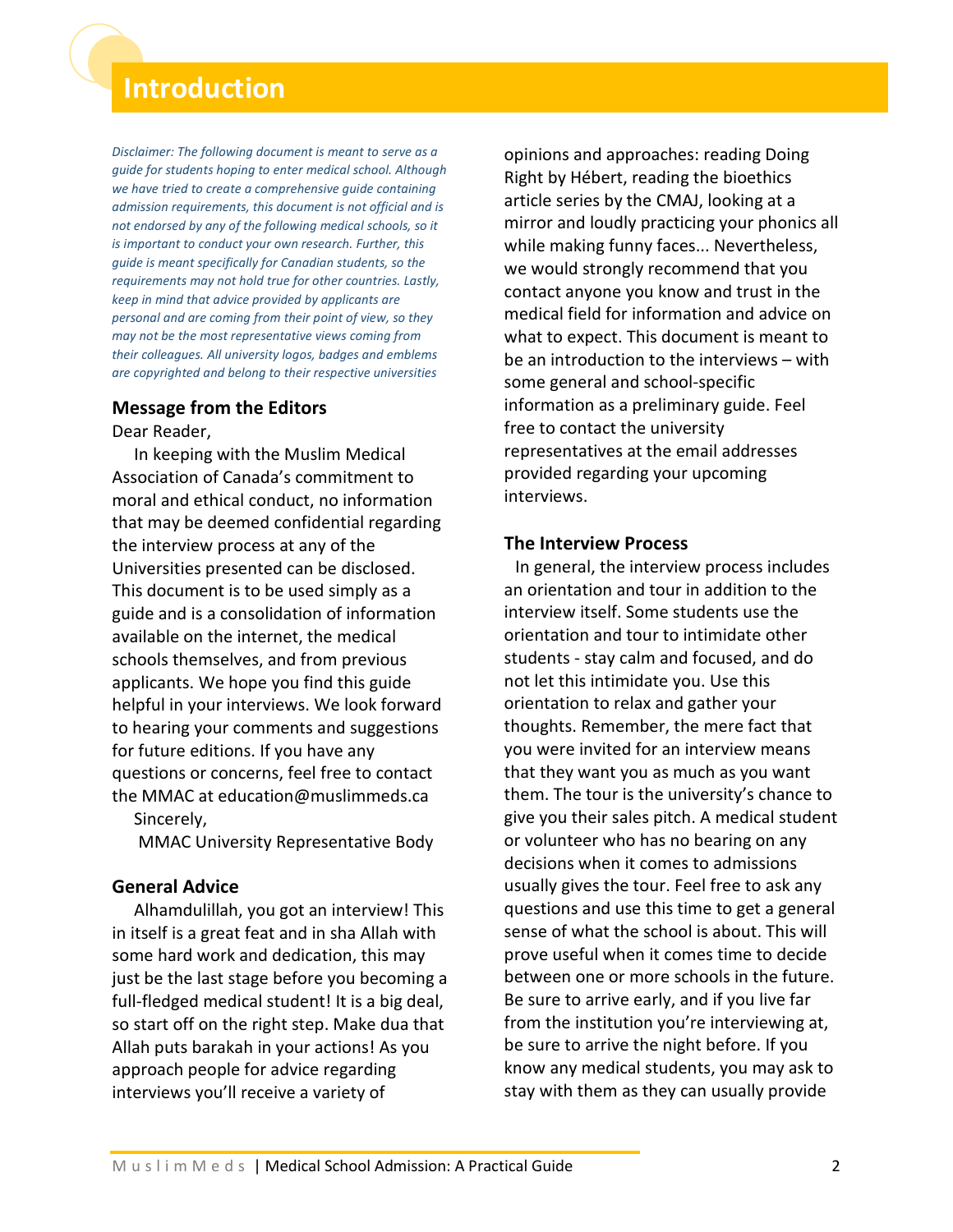

some good insight as to what it is like to study at this school. It's also a good idea to get to know the city that you are interviewing at, so take this opportunity to have a tour!

# **The Interview**

Here are a few general tips to keep in mind as you prepare for your interview:

# *Know your School*

Research the medical school to which you're applying. It would only make sense that you have a good understanding of the curriculum and program of a school if you plan to attend it for the next 3-4 years of your life. You can do this by accessing the university's medical school website and finding details about the curriculum, strengths, etc. Keep in mind, no one can tell you about the school as much as someone who is currently going there, so do your best to get their advice.

# *Know yourself*

Interviews are a way for interviewers to get to know you. Be yourself, but make sure you know your strengths, weaknesses, and experiences well so that your full potential comes out in the short time that you have to make an impression. Be sure to be concise and organized in your speech because what you say can make a lot more impact in how you say it.

# *Why medicine?*

This is a common question – and understandably so – so be sure to have an idea as to how you would like to approach this. One thing for sure is that if your motivation to go into medicine was kept in mind during the application stage, it can be very easy to formulate it during the interview. If you have the opportunity to write out your motivations formally, be sure to do so. Try not to sound scripted but make sure you research the things a physician does and what separates medicine from many of the other healthcare fields (i.e. nursing, paramedics, etc).

# *Role playing*

Many interviews will have a question or two in which you have to role play. Be prepared for this and try to be natural. The purpose of these scenarios are simply to see your communication and judgment. Do your best in these and show the interviewers your interpersonal skills.

# *Be punctual*

Make sure to sign in for any interview *at least* 15 minutes earlier than your start time. At many institutions, you will need to complete a coat check before signing in for an interview, so it is important to factor in time for this coat check. It is always safer to come a little early and take a walk around the school than to rush in late for an interview.

# *Be professional*

Be professional in your approach. Dress appropriately in professional attire and make sure you do the little things like sitting straight, making eye contact, and being conscious of any bad habits you may have (biting your lip, twitching your legs, etc). Also answer questions appropriately – make sure you're being yourself, but this may be different from the 'you' that is around your friends.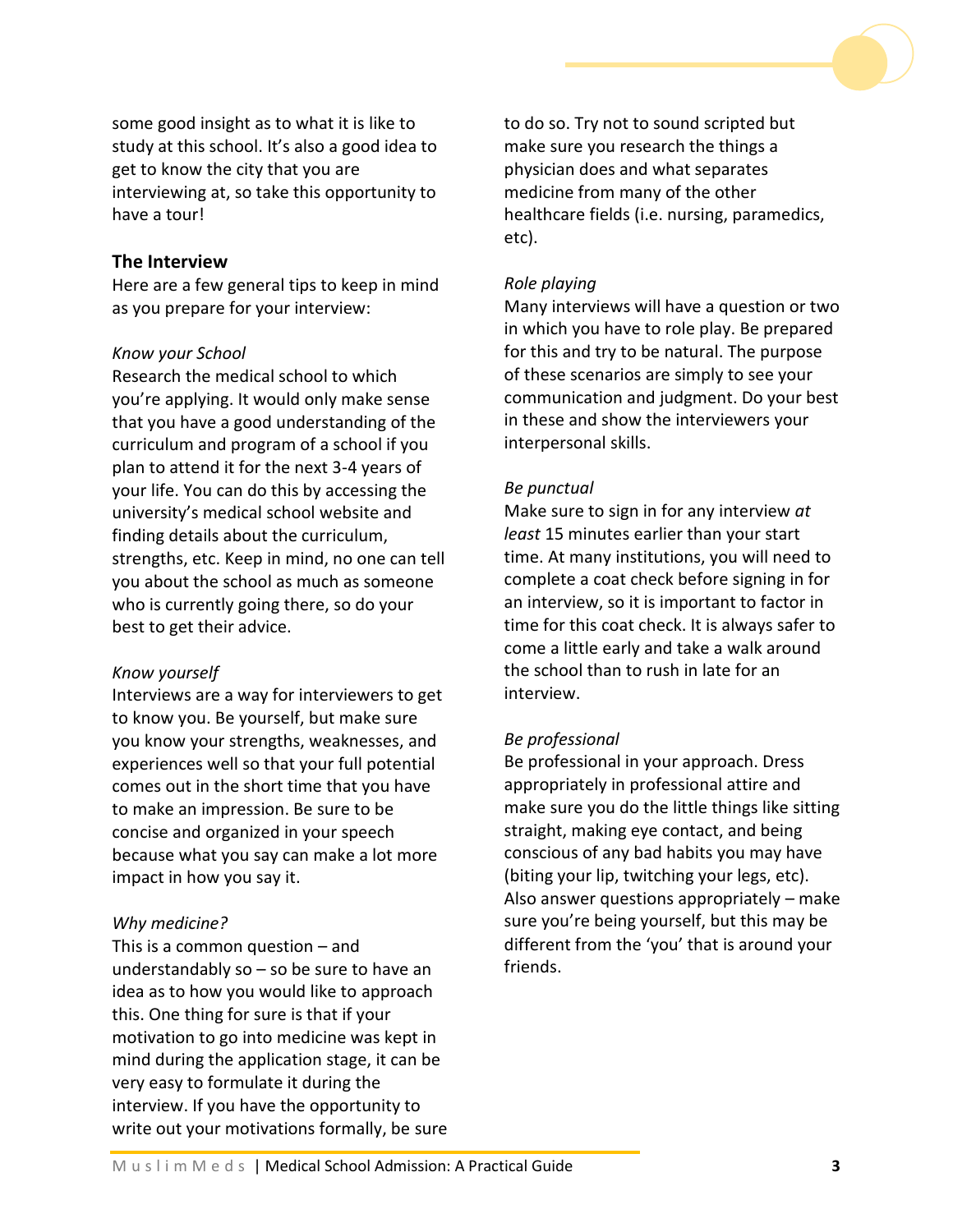# **Styles of Interviews**

# **Multiple Mini Interviews**

The multiple mini-interview (MMI) is a format that assesses an applicant's communication skills when interacting with colleagues and patients. The MMI typically consists of six to ten relatively short timed interviews, each about a specific scenario. Each station assesses a different domain – domains can range from ethics, professionalism, interpersonal relationships, management skills, communication, collaboration or even the ability to perform a task. Stations are typically run simultaneously in a circuit. The timing of these circuits is strict. Students will be warned when they have a certain amount of time left and then again, when their time has ended. Each candidate rotates through the entire circuit of stations. For instance, if there are 9 stations each 8 minutes long, the entire MMI will take 72 minutes to complete.

# **Panel Interviews**

Panel interviews are thought of as a more traditional interview style where the applicant is asked questions by one or more interviewers.

The remaining of this document contains descriptions of the interview process for all the universities in Canada (from east coast to west) and those from abroad. Emails are provided to answer any questions you may have. May Allah bless you in your work!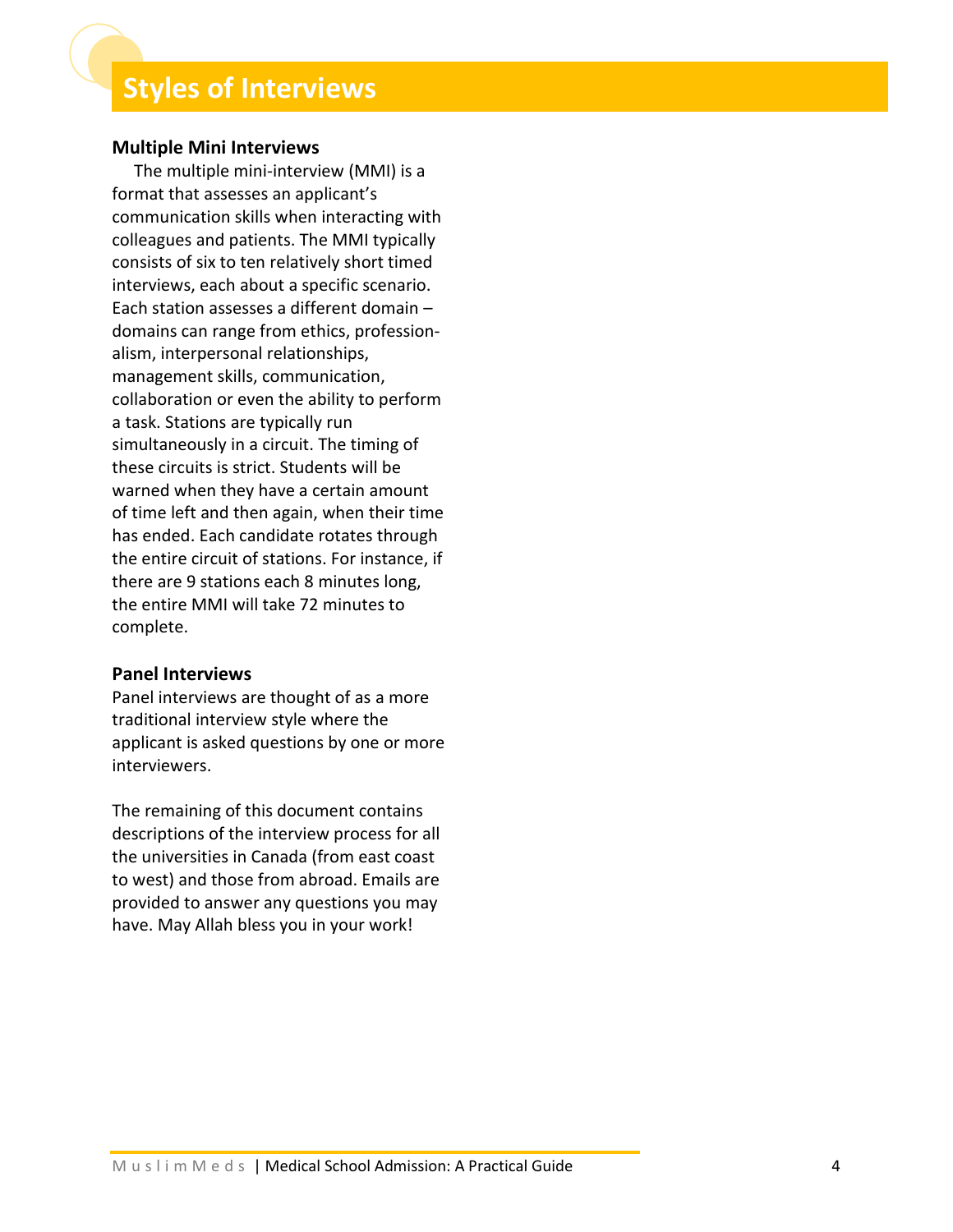# **MEMORIAL UNIVERSITY OF NEWFOUNDLAND**

# **Nida Taher [nst187@mun.ca](mailto:nst187@mun.ca)**

# **Interview Format**

- TaMMI Traditional interview + MMI
- Traditional Interview
	- o 30 minutes long
	- o 2 personal panel interview
- MMI
	- o 8 stations. 10 minutes per station. 80 minutes total.
	- o 1 interviewer/assessor per station

# **Interviewers**

• Doctors, residents, medical students (any year), scientists, researchers, community members, etc. Honestly, just about anyone can be your interviewers, however, majority have some sort of a medical background.

# **Important things that make the school stand out**

• MUN Med is VERY focused on rural medicine. Because of the geographic location of Newfoundland, and the hundreds of small towns and communities within Newfoundland, rural medicine is huge here. Know that rural medicine is a big part of Newfoundland and MUN Med, be open (and enthusiastic) about rural medicine, and read up on rural medicine and what the latest challenges/issues are with rural medicine

# **Things I wish I had known before the interview**

• The traditional interview is honestly more informal than you would imagine! The interviewers are, for the vast majority, super nice people who understand this is extremely stressful for you. They will try their best to make you as comfortable as possible. They are truly there to have a chat with you and get to you the type of person you are. Do not overthink and stress yourself out about this part of the interview.

# **Typical Interview Day**

- In province applicants are typically interviewed in the first half of the day (8AM-1PM), and outof-province/ International students are interviewed in the second half of the day (1PM-5PM)
- Example of day:
	- o Come to MUN and register by 8AM
	- o Interviews start around 8:30AM
		- All candidates will be split into two groups. One group (Group A) will start with the Traditional interview (30 minutes), and the other group (Group B) will start with the MMI (80 minutes)
		- Short break
		- Now, Group A will do their MMI, and Group B will do their Traditional intervie
		- ▪
- Interviews done between 11:30AM-12:30PM

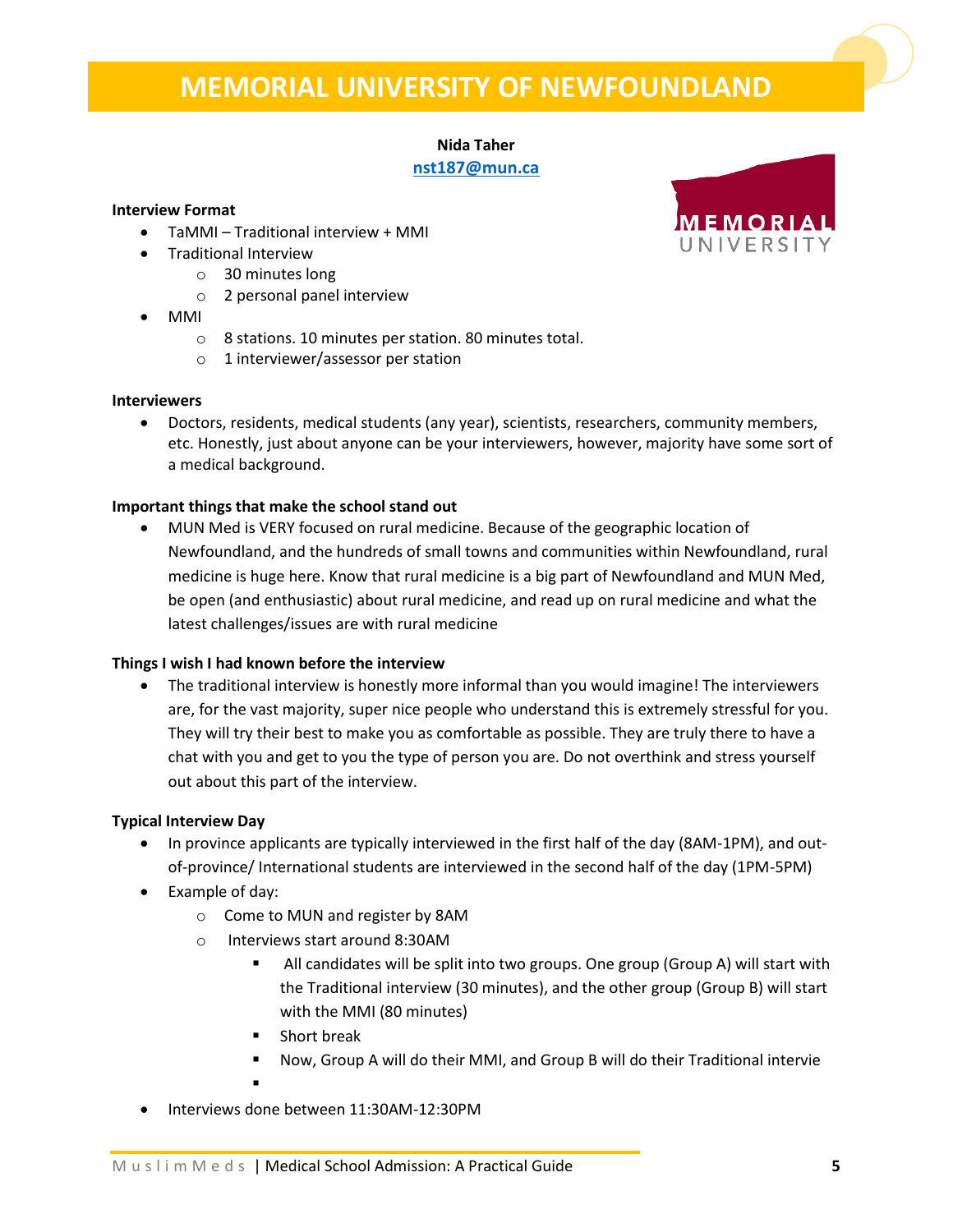

# **DALHOUSIE UNIVERSITY**

# **[dalhousie@muslimmeds.ca](mailto:dalhousie@muslimmeds.ca)**

# **Interview Format**

- Multiple mini interview (MMI)
	- o 10 Stations (2 are rest stations)
	- $\circ$  Interviewee has 2 minutes to read the prompt (shown outside the room) and 8 minutes to respond
	- $\circ$  Typically, the applicant is given a hypothetical scenario (not necessarily relating to medicine) and must use their problem-solving and communication skills to formulate a response

# **Types of Questions Asked**

• There are many types of questions; ethical questions, critical thinking questions, personal questions, communication focused questions and knowledge of the healthcare system etc. The stations focus on personal qualities, such as problem solving, ability to think on your feet, leadership, empathy, compassion, motivation, critical thinking, awareness of societal health issues, communication skills and ethics.

#### **Important things that make the school stand out**

- Small class size
- Teaching facility is great
- Dalhousie has extensive training sites in the Maritimes allowing for students to get hands on experience in a variety of different settings, including both urban and rural areas. Dalhousie is renowned for its strong rural medical training component.

# **Things to prepare before the interview**

- Practise responding to typical MMI scenarios with friends. While we emphasize the importance of 'being yourself' for the interview, make sure you get some practise in structuring 6-8 minutelong answers.
- Read up on pertinent healthcare issues in Atlantic Canada (for e.g. indigenous health, opioid crisis, doctor shortages, public vs. private healthcare, etc.…). Your knowledge and depth in these topics may be tested in some stations!

#### **Typical Interview Day**

- You will be assigned to a 'track' along with 9 other candidates
- The MMI usually takes place in a hospital setting
- Each candidate will be assigned to a different room, each A buzzer will sound to alert you when your 2 minutes to read the prompt are up and when your discussion time has run out
- There will be many volunteers around your track who can serve you some water and show you where the bathrooms are

#### **Advice from Successful Applicants**

- Get to know what the Maritimes has to offer so that you can incorporate this into your answers and explain what you can gain from studying there.
- •

# **More Advice from Successful Applicants**



**DALHOUSIE<br>UNIVERSITY**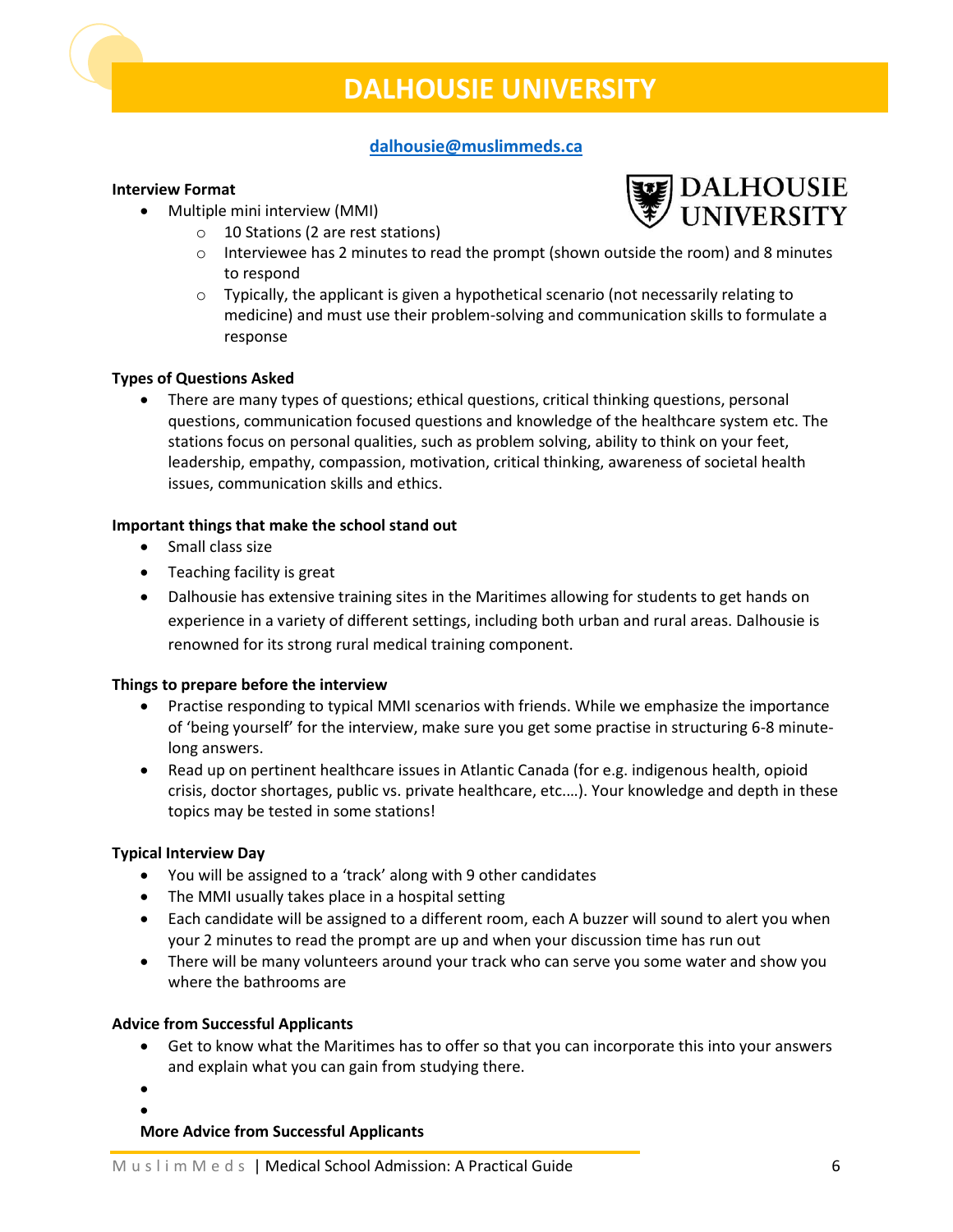

- Make sure that your personal statement is genuine and gives a sense of who you are as a person. You want to make sure that it is coherent, and that it flows well. Get your statement reviewed my many people who you trust that will give critical feedback.
- Attend the mixers, especially the one the evening before your interview so that you can speak with current students and gain insight into what their experience at Dal Med is like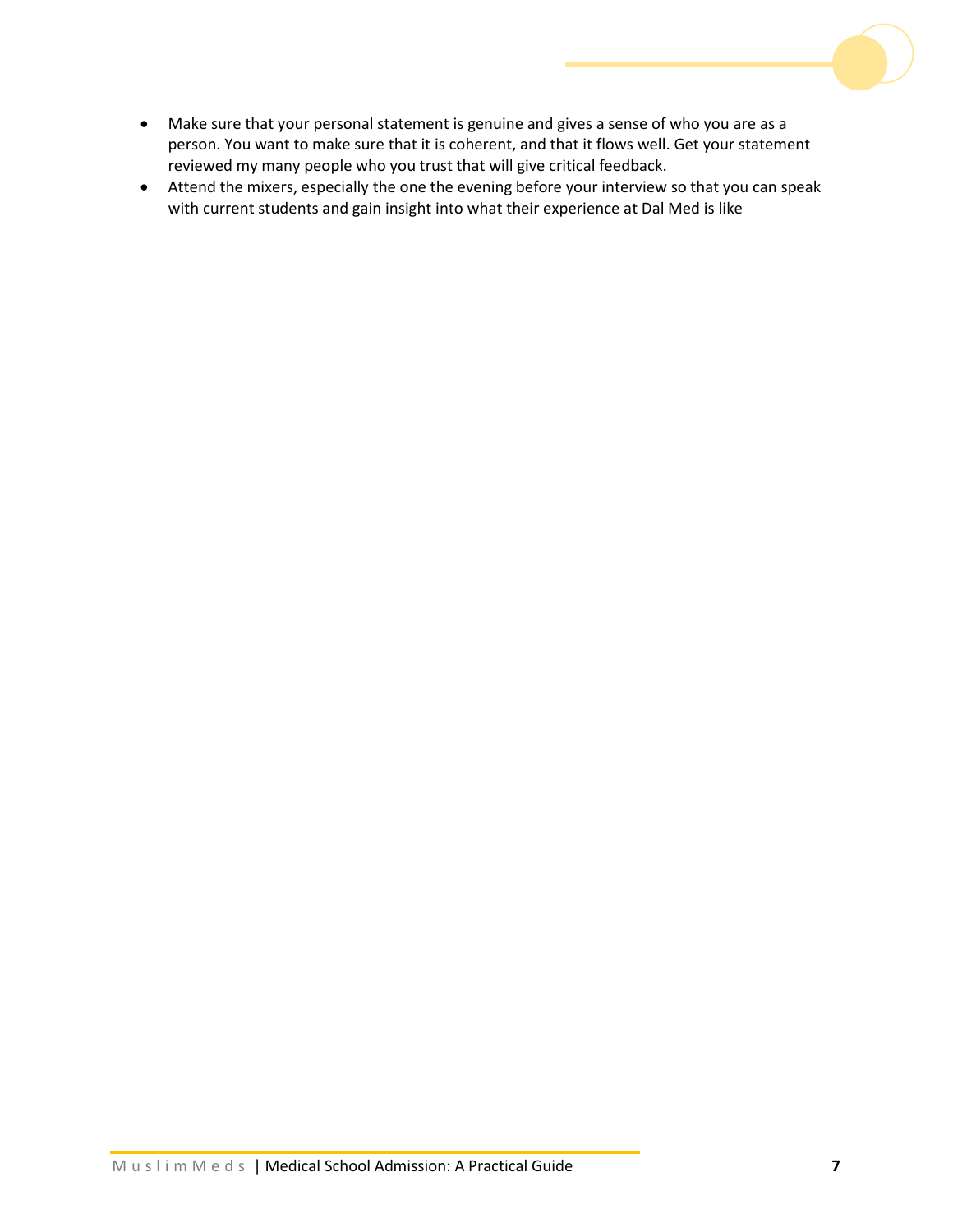

# **McGILL UNIVERSITY**

# **Nour Meryem Seulami**

**[montreal@muslimmeds.ca](mailto:montreal@muslimmeds.ca)**

# **Interview Format**



- Mandatory on-site Multiple Mini-Interviews (MMI)
- These mini-interviews consist of multiple stations that can be task-oriented, simulation- or scenario-oriented, or discussion-oriented. Stations are designed to evaluate the various abilities and skills that form the basis of the Physicianship curriculum component [\(https://www.mcgill.ca/physicianship/\)](https://www.mcgill.ca/physicianship/)
- For the interview typically one of the stations will be CV station, organized like a standard oneon-one panel interview

# **Types of Questions Asked**

- Tend to ask questions concerning:
	- o Ethics
	- o Interest in Medicine
	- o Personal attributes:
		- Empathy, Compassion, Ability to collaborate with others
	- o Problem solving ability
		- One or two stations tend to be more task oriented requiring you to complete a task in a specified time
	- o Team work
		- There tends to be a station where you need to cooperate with individuals that are harder to work with due to their attitude or lack of engagement

# **Important things that make the school stand out**

- First medical school in Canada, and one of the top medical schools in Canada and in the world
- Internationally renowned professors in almost every discipline imaginable
- A number of extracurricular activities and research opportunities available for students
- The school is located in a beautiful bilingual city, giving its students the opportunity to learn a new language.

# **Things I wish I had known before the interview**

- Take a deep breath and relax are the most important things
- The purpose of the interview is to test who you are as a person, and in a sense your entire life has prepared you for this moment. Act genuinely and be YOU. There is nothing more important. If you tried to be someone else or act in a different way other than yourself it will show, and you won't do as well.
- Practice standardized patient interaction scenarios using past MMI questions found online [\(https://www.mcgill.ca/medadmissions/applying/selection-process/multiple-mini-interviews\)](https://www.mcgill.ca/medadmissions/applying/selection-process/multiple-mini-interviews)

# **Typical Interview Day**

• You arrive at New Residence Hall at the time of the interview. You then sign in at the tables allocated, where you'll be given a badge with a colour and the letter. The colour corresponds to the group with who you will be doing the interviews and the letter corresponds to your order in the line at the beginning of the interview.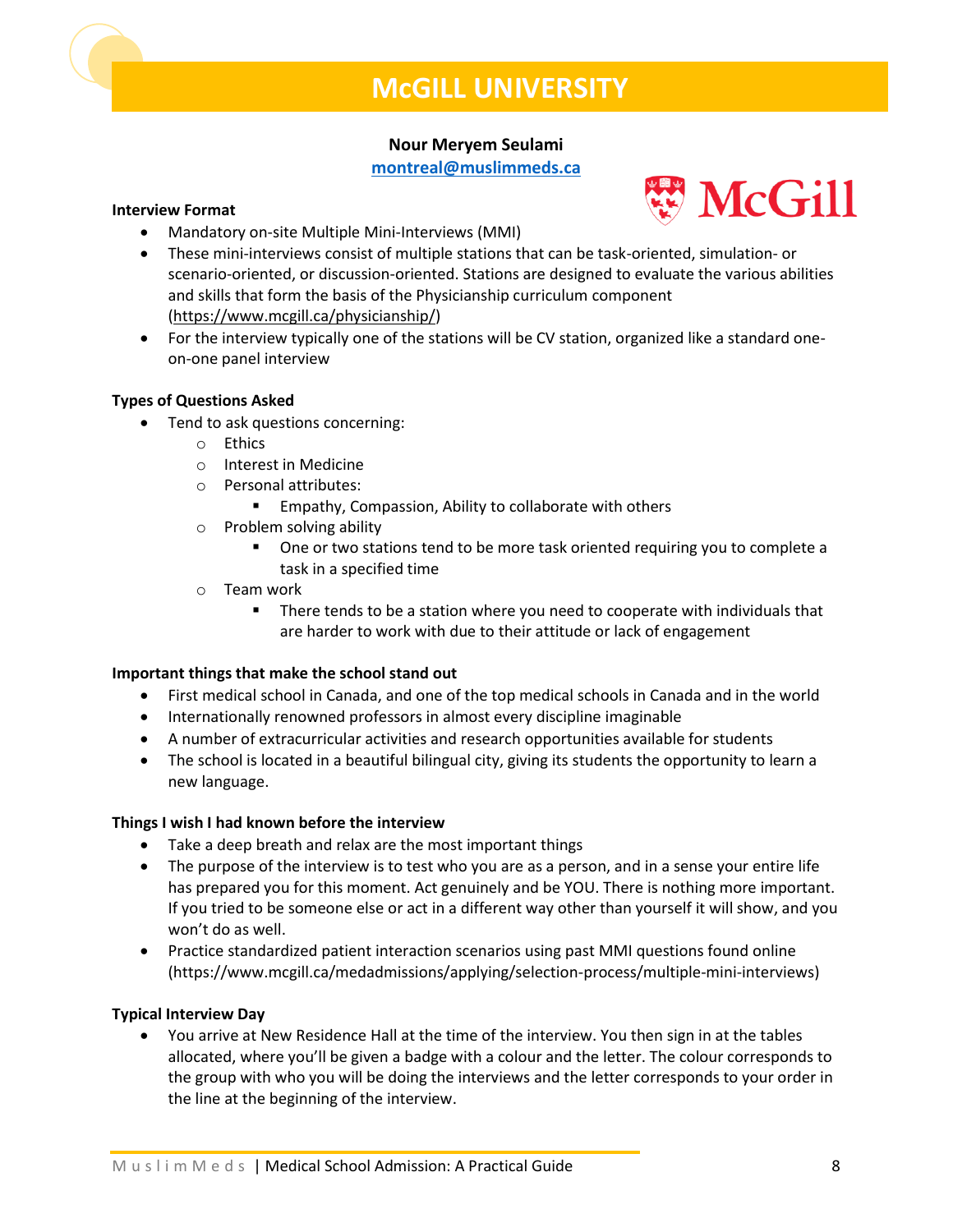- Once you have your badge, you can go sit down with the other candidates. Everyone is nervous about the interview, so do not hesitate to make new friends and to chat to decrease your stress levels. You might end up studying with the people you meet on that day!
- The dean or assistant dean as well as other members of the faculty will introduce themselves a chat bit. There are also current First Year medical students in the room to allow you to ask questions while you wait for the interview. When the faculty members finish their introduction speech, they will invite candidates of the first 2 groups to leave the room (they will mention the groups by their colour). The people that leave will be starting their interview, while the other students left will wait and chat with the other people on their table. There is food and games present while they wait.
- Once the first 2 groups finish their interview, they are escorted to another room where there will be a debriefing. They can mention if there were stations that were unclear or if they had any other questions. In the meantime, the other 2 groups are escorted to the interview rooms.
- When all groups finished their interview, they are then invited to leave.

#### **Advice from Successful Applicants**

- Stay calm and focused. Don't let the stress get to you. Take the time to meet the other candidates in the room with you and bond over your common stress levels. Do not get intimidated by the backgrounds of the other applicants. From the moment you are invited to the interviews, the only thing that counts is how you do at the interview.
- When tackling a situation, it is important to get a clear picture of what is actually happening. Don't jump to fast to fix a problem if you don't have all the details, because you'll only fix what is on the surface. Dig deep and find the root of the problem, which will be the real problem, allowing you to find the proper solution.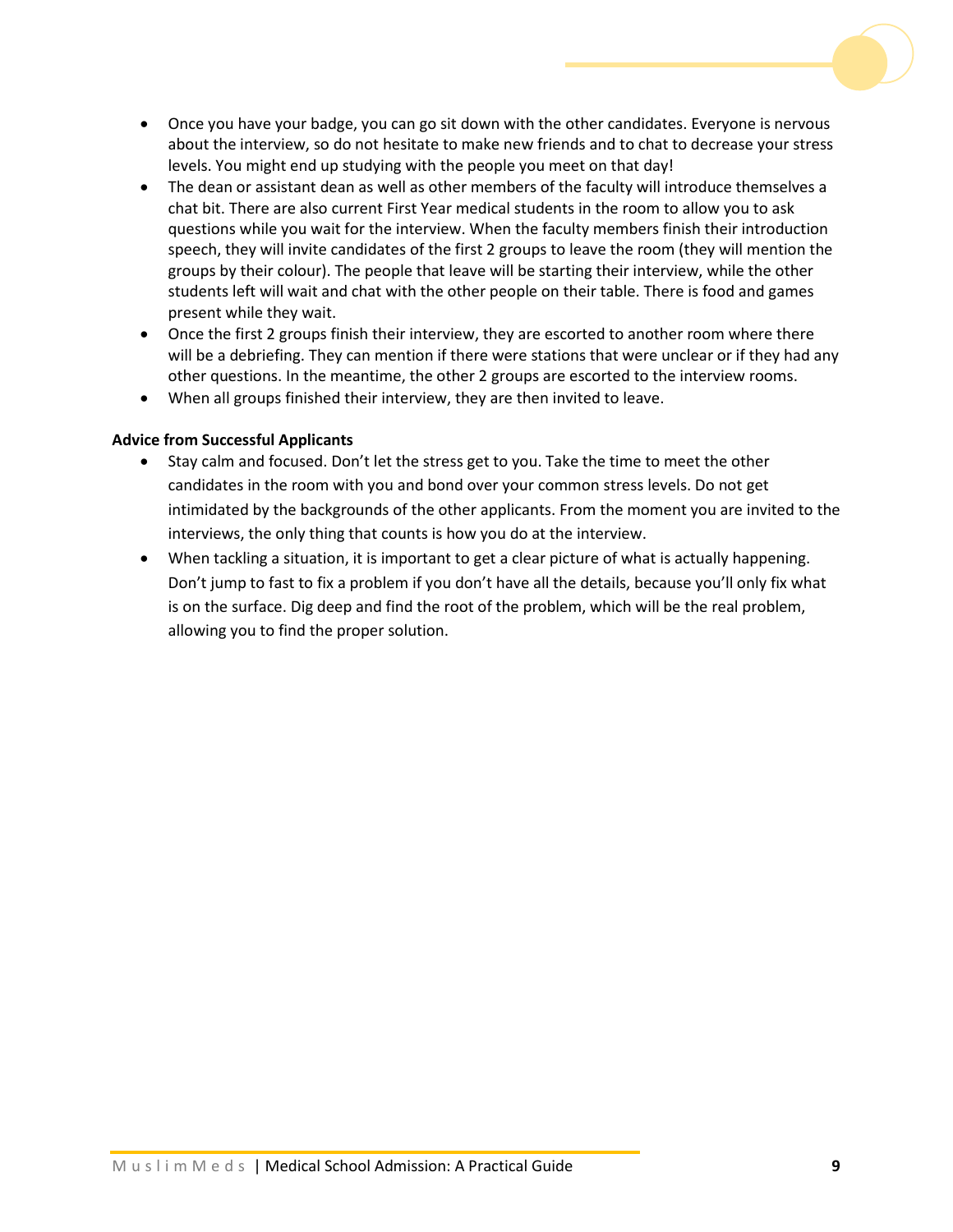

# **UNIVERSITÉ DE MONTRÉAL**

# **[montreal@muslimmeds.ca](mailto:montreal@muslimmeds.ca)**

# **Type d'entrevue**

- MEM
	- o Stations de type « jeux de rôle » avec des acteurs
	- o Stations de type « discussion » avec un évaluateur
	- o Stations impliquant un travail d'équipe avec un autre candidat
	- o 10 stations
		- 2 minutes pour lire les consignes
		- Par la suite, 7 minutes accordés à la station
	- o 1 ou 2 stations de pause selon le circuit assigné

# **Types de questions posées**

- Stations de type "jeux de rôle"
	- o Résolution de conflit
	- o Situations éthiques (i.e. contester une autorité)
	- o Situations avec de l'empathie (i.e. acteur qui pleure ou qui est fâché)
- Stations de type « discussion »
	- o Parle-moi d'un moment que tu as \_\_\_\_\_ (i.e. démontré du leadership, échoué, géré un stress, etc)
- Stations impliquant un travail d'équipe
	- o Avec un autre candidat, vous aurez une tâche à compléter ensemble (i.e. analyser un document et expliquer vos conclusions aux évaluateurs).

# **Choses que j'aimerais savoir avant mon entrevue**

- Il y a des scénarios en équipe avec un autre candidat, donc de s'y attendre.
- Les évaluateurs ne te connaissent absolument pas. Ils peuvent vous demander des questions assez précises quant à vos expériences personnelles. Donc, c'est le moment pour vous démarquer.

# **Journée d'entrevue: un horaire typique**

- Il est important d'arriver au moins 30 minutes à l'avance
	- o Vous allez recevoir une étiquette avec votre nom et votre circuit.
	- o Vous allez signer des documents de confidentialité.
	- o Vous allez laisser vos effets personnels (i.e. cellulaire, sacs, etc).
- Ils fournissent des collations et des boissons. Allez aux toilettes avant de débuter.
- Vous allez recevoir des informations et des instructions sur le déroulement des entrevues
- Selon votre circuit, vous êtes dirigez en petits groupes pour débuter les entrevues. Il y a un certain temps d'attente avant de commencer.
- L'entrevue dure en moyenne 1h-1h30

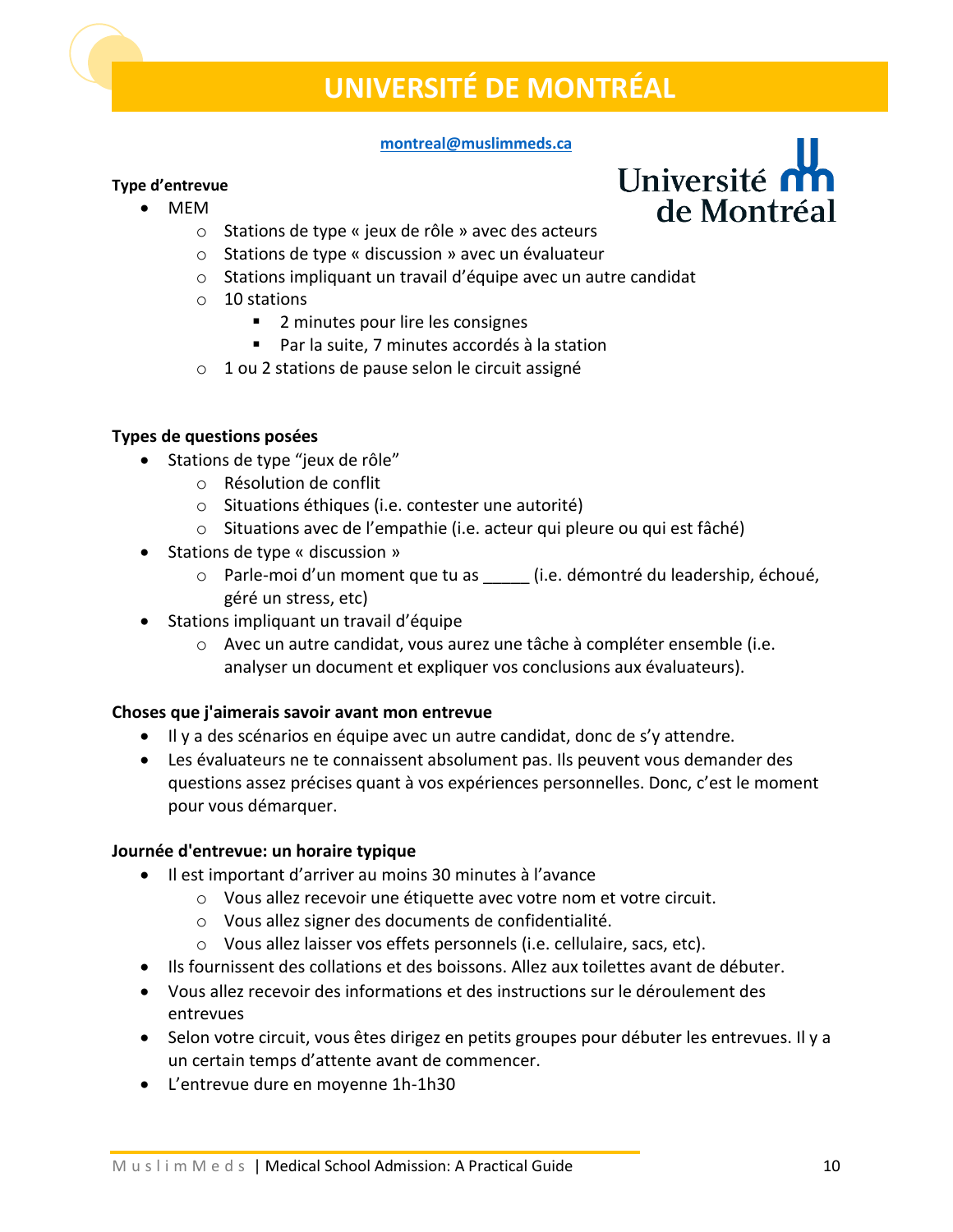- Suite à vos entrevues, vous êtes redirigés à une autre salle pour éviter de croiser les candidats qui attendent leur tour.
	- o Ils fournissent un repas et habituellement, les étudiants apprennent à se connaitre en jouant à des jeux de sociétés. En aucun cas, vous ne pouvez pas discuter de l'entrevue.
	- o Le temps d'attente est très variable

# **Avis de candidats retenus**

- Il est important de pratiquer le format des entrevues quelques fois avant jour J. Par contre, il ne faut pas pratiquer au point de devenir un robot
	- o Si vous cherchez à pratiquer avec des gens, il y a des groupes qui se forment à partir du mois de janvier sur facebook. Restez à l'affût !
- Les entrevues sont en français. Il est important de pratiquer le plus que vous pouvez en français! Si vous oubliez un mot, ce n'est pas la fin du monde si vous le dites en anglais.
- Pour les discussions personnelles
	- o Donnez des exemples concrets et dites ce dont vous avez appris de vos expériences
	- o Soyez flexible, apprenez à faire des compromis mais n'oubliez pas l'aspect éthique
- **Ne stressez pas. Ne stressez pas. Ne stressez pas.** 
	- o Si vous pensez que vous avez mal faites une station, cela n'affectera pas l'évaluation des autres stations. Les évaluateurs changent à chaque station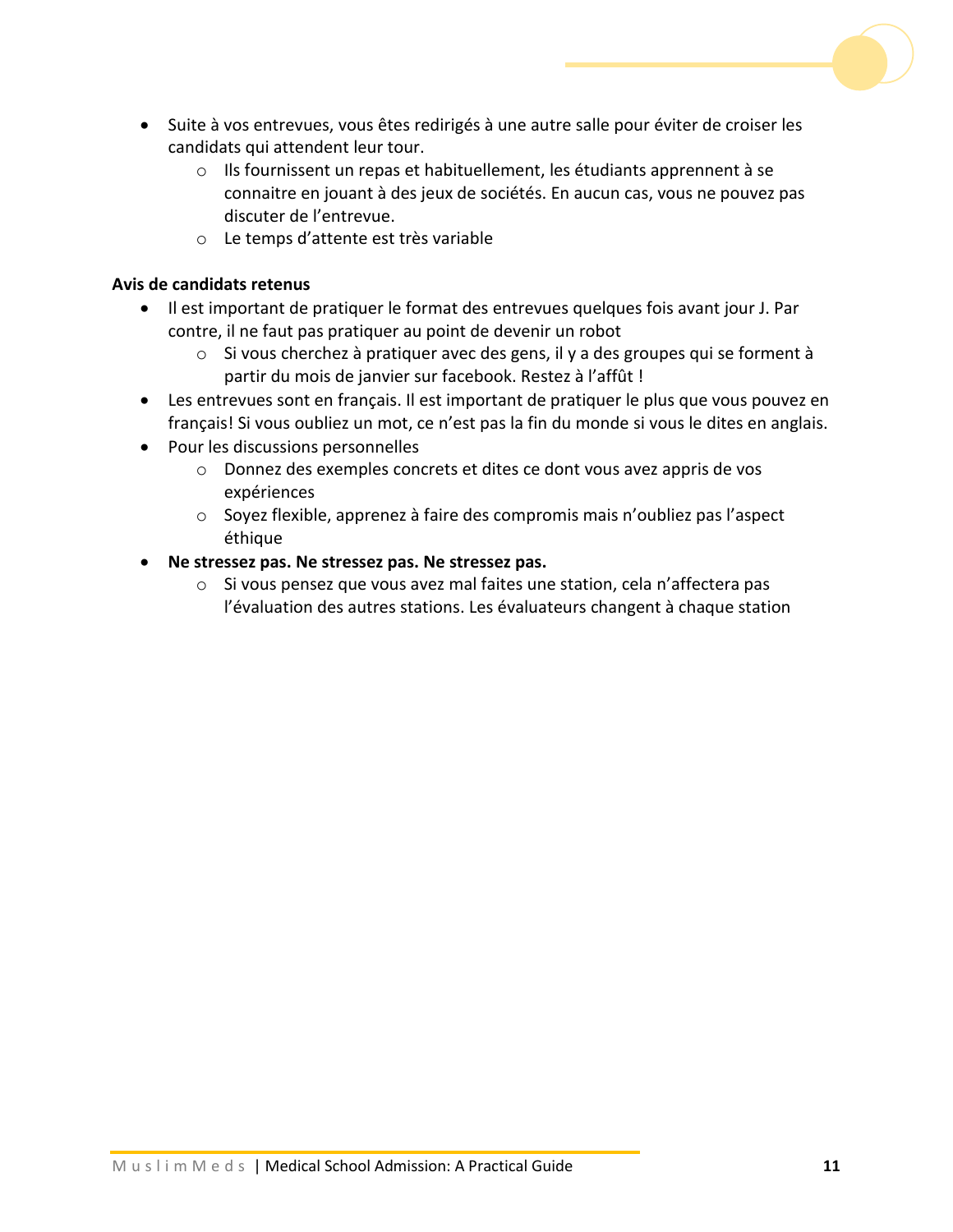

# **UNIVERSITY OF OTTAWA**

# **Mateen Akhtar**

**[ottawa@muslimmeds.ca](mailto:ottawa@muslimmeds.ca)**



# **Interview Format**

- Traditional panel interview consisting of three interviewers (Faculty, Community member, and Fourth Year Medical Student)
	- $\circ$  40 minutes in length, can be English or French (depending on which stream you have applied for)

# **Types of Questions Asked**

- Five themes of questions:
	- $\circ$  Tell me about yourself/why medicine/why uOttawa. Essentially -- Who are you, and why are you here. You should have these questions prepared and be confident in your responses
	- $\circ$  ABS specific questions i.e. tell me about Activity X, or how did you develop as a person because of Activity Y.
		- Often ask you to explain 1 of your research projects to them in basic terms
	- $\circ$  Ethical scenarios if you understand the 4 principles of medical ethics, you should be able to reason out any ethical scenario.
	- $\circ$  Situational/behaviour questions i.e. tell me about a time when you were in a team and faced a conflict – how did you solve it. Look up the STAR method to answering this type of question.
		- **■** Time management and conflict resolution questions/answers are very high yield
	- $\circ$  Random questions you may get a couple of these. Practice answering random questions spontaneously and this will give you confidence.

# **Important things that make the school stand out**

- There are three panelists. Respect all of them. When one interviewer asks you a question, focus your response to them, but also make eye contact with the other panelists.
- A panelist may act like you are boring or that you answers are nonsensical. Don't let this faze you – maintain focus and trust your preparation.
- The interview is conversational in nature. Be prepared and know your stuff, but don't be too serious. Of course, that was my experience, and it may be different for you.
- Also, since the interview is conversational, limit your answers to 2-3 minutes. Don't dominate the conversation – yes, you are the subject of the interview, but allow the interviewers a chance to speak as well. If they want more detail about a certain thing you said, they will prompt you, just like one would in a normal conversation.
- Come prepared with several questions to ask of the panel. This isn't a time to slack off. Research the med school and ask specific questions that show you actually looked into Ottawa's program.
	- $\circ$  I would hesitate to ask questions regarding residency matching (etc what % of your class matches into X speciality is not a good question to ask in my opinion)

# **Things I wish I had known before the interview**

• Even though this is one of the most (if not the most) important days of your life, I would try to keep it as conversational as possible. They want you as much as you want them. So smile, laugh, and tell them why you deserve to be a uOttawa medical student.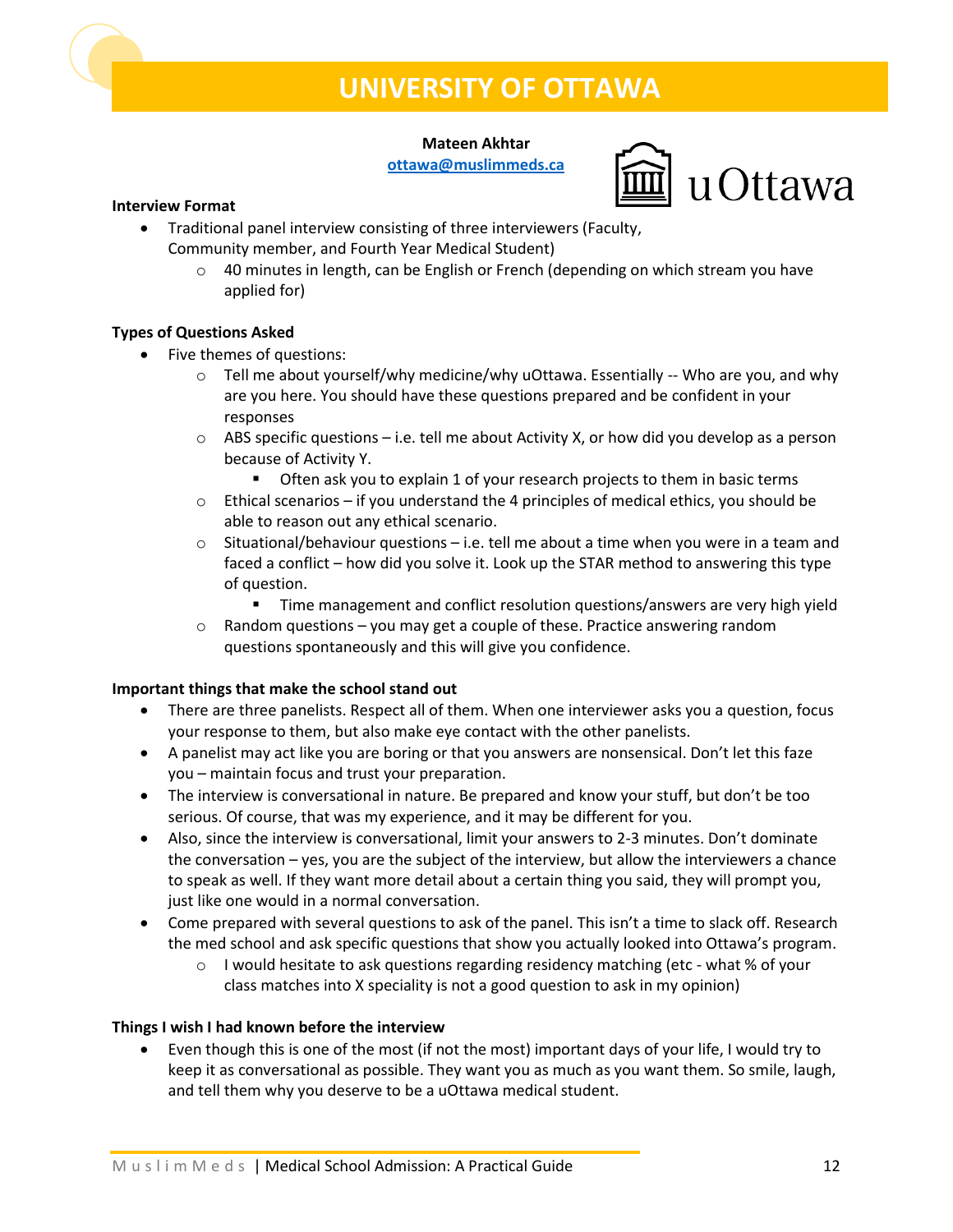• Prior to being called in for the interview, you will sit around with other applicants (many of whom will have multiple interview offers and they will TALK about these other interview offers), but don't let this distract you.

#### **Typical Interview Day**

- You are expected to arrive an hour or so before your interview, to register and meet other applicants. Take the time to actually talk to other students, this will relieve nervousness and preinterview jitters. You can also take a tour before or after your interview. The entirety of your time at the Faculty is considered 'official interview time', so be respectful and courteous with everyone, just like you (hopefully) would be on an ordinary day.
- Step by step interview routine: After registering, you will sit at a table with a fourth year medical student, and other applicants (some of whom have already interviewed, and others that are still waiting). You will then be called to sit another table where you will be seated with only other applicants who have not interviewed. From there, your interviewer will come get you personally and escort you to your interview room.

#### **Advice from Successful Applicants**

- When people tell you to 'just be yourself' in response to how best to prepare for a med school interview, smile, nod gracefully, and pay no heed. If you are lucky enough to receive an interview, you need to prepare for it as though it is the single most important academic-related occurrence during the month or two of time that you have between your offer and your interview date. You don't want to 'just be yourself' -- you just want to be the "best" version of yourself – you owe that much to yourself after all this hard work.
- Prepare all the standard questions write out the major points to be covered. You should know the exact points you will hit upon when asked why medicine for example, although you don't need to and shouldn't memorize word-for-word (it will just trip you up if you forget). And the only way to know if you have prepared these is through practice. Practise everyday for an hour or so – force yourself to sit across from somebody who will ask you sample questions that you should then respond as though you are in the real thing (i.e. keep going even if you mess up or forget your points or start stammering). This is the only way you will become comfortable with yourself. Also get your partner to ask you off-the-wall/random questions that you can in no way prepare for – this will boost your confidence in answering a spontaneous question coherently. If you have practised consistently for several weeks, you will notice that you feel more confident and thoughtful when you respond to a question
- Marks don't really matter at this point once you get an interview offer, everyone is on a even playing field, and whether you get in or not depends almost entirely on your interview (in my opinion).
- Have stories/examples/scenarios regarding: Time management, conflict resolution, and CanMED roles ready to go (using STAR method)
- I would highly recommend reading medical journal articles to support some of your answers and bringing this up in your interviews as it shows you are a intellectually curious person who does their research to support their points of view.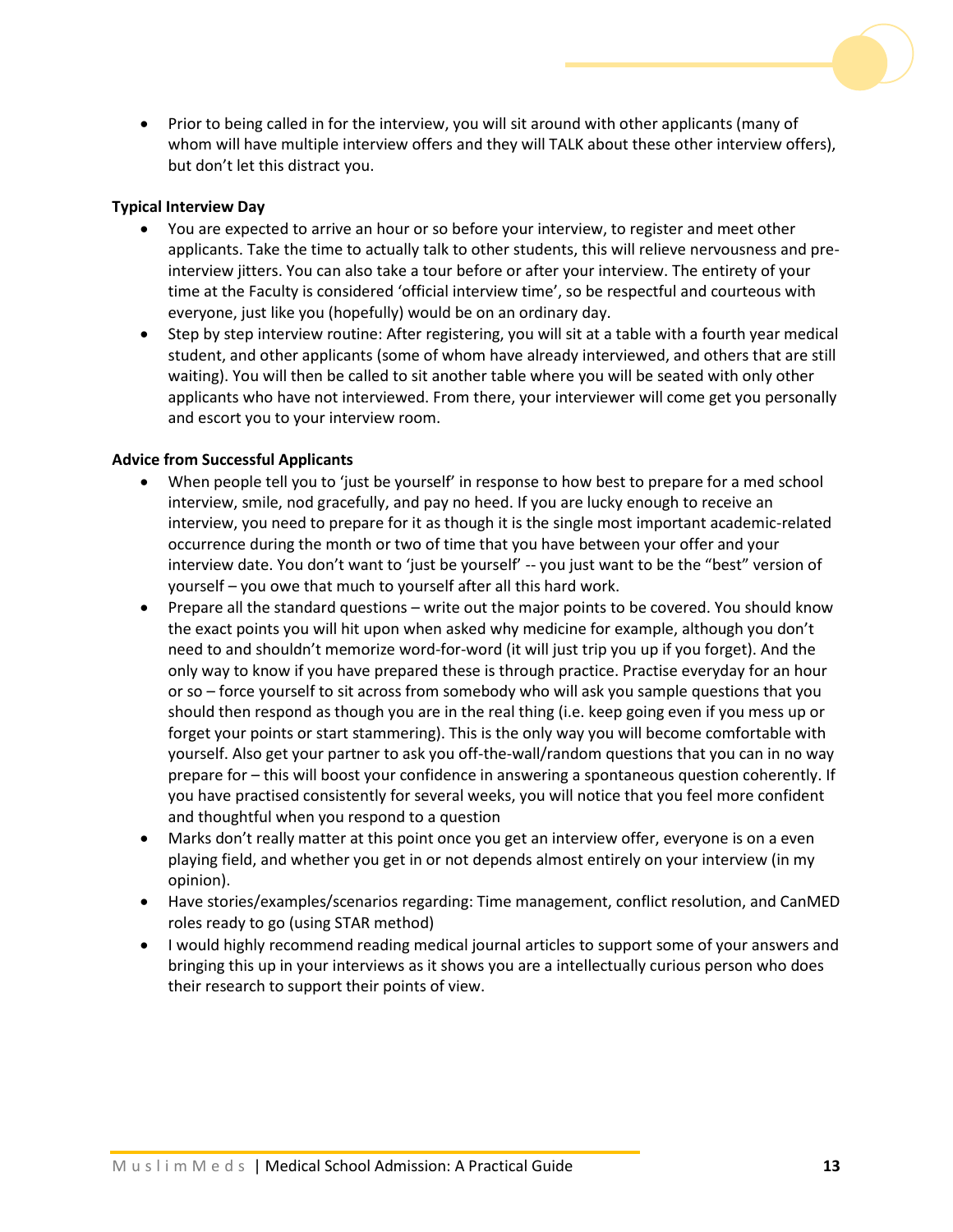

# **Salman Surangiwala**

**[queens@muslimmeds.ca](mailto:queens@muslimmeds.ca)**





# **Interview Format**

- Those invited for an interview will be asked to select an interview date and time through an online booking system.
- The interview consists of an MMI section and a panel interview section.
- During the MMI, there are several different stations. You have 2 minutes to review the prompt and a voice will notify you when to enter the room. You have 8 minutes to provide your answer and you will be evaluated by different people in each station. There will be a chime at the 7 minute mark to indicate that the station is coming to a close, and you will be notified at the 8 minute mark to move to the next station.
- Following the MMI, you will be taken to the Panel Interview section where you will have the opportunity to speak about yourself and ask any questions.

# **Interviewers**

- Two interviewers at each MMI station and two interviewers in the panel
- Second-year MD students and faculty are the interviewers

# **Types of Questions Asked**

- The MMI stations are variable and can cover absolutely anything, including topics on healthcare, current events, ethics, problem-solving and more. Depending on the station, be prepared for the unexpected and to analyze, reason, and provide an opinion.
- The panel interview consists mostly of personal questions and an opportunity to give your interviewers a sense of who you are. It is similar to what you might expect at any panel interview.

# **Important things that make the school stand out**

- First medical school in Canada, and one of the top medical schools in Canada and in the world
- Internationally renowned professors in almost every discipline imaginable
- A number of extracurricular activities and research opportunities available for students

# **Things I wish I had known before the interview**

- There are lots of opportunities to set up observerships in different specialties and to seek guidance from various mentors that are senior medical students, residents or faculty.
- Queen's Medicine boasts one of the highest residency matching rates.
- Queen's Medicine does not publicize the types of applicants they accept, but as with other schools, applicants are generally well-rounded with broad interests and experiences.

# **Typical Interview Day**

- Coat check in (20 minutes before slotted interview time) Make sure to come in at least 15 minutes before your slotted interview time. The coat check-in is not at the same location as check-in so be sure to factor in time for coat check-in, 20 minutes is recommended at minimum
- MMI Interview
- Panel Interview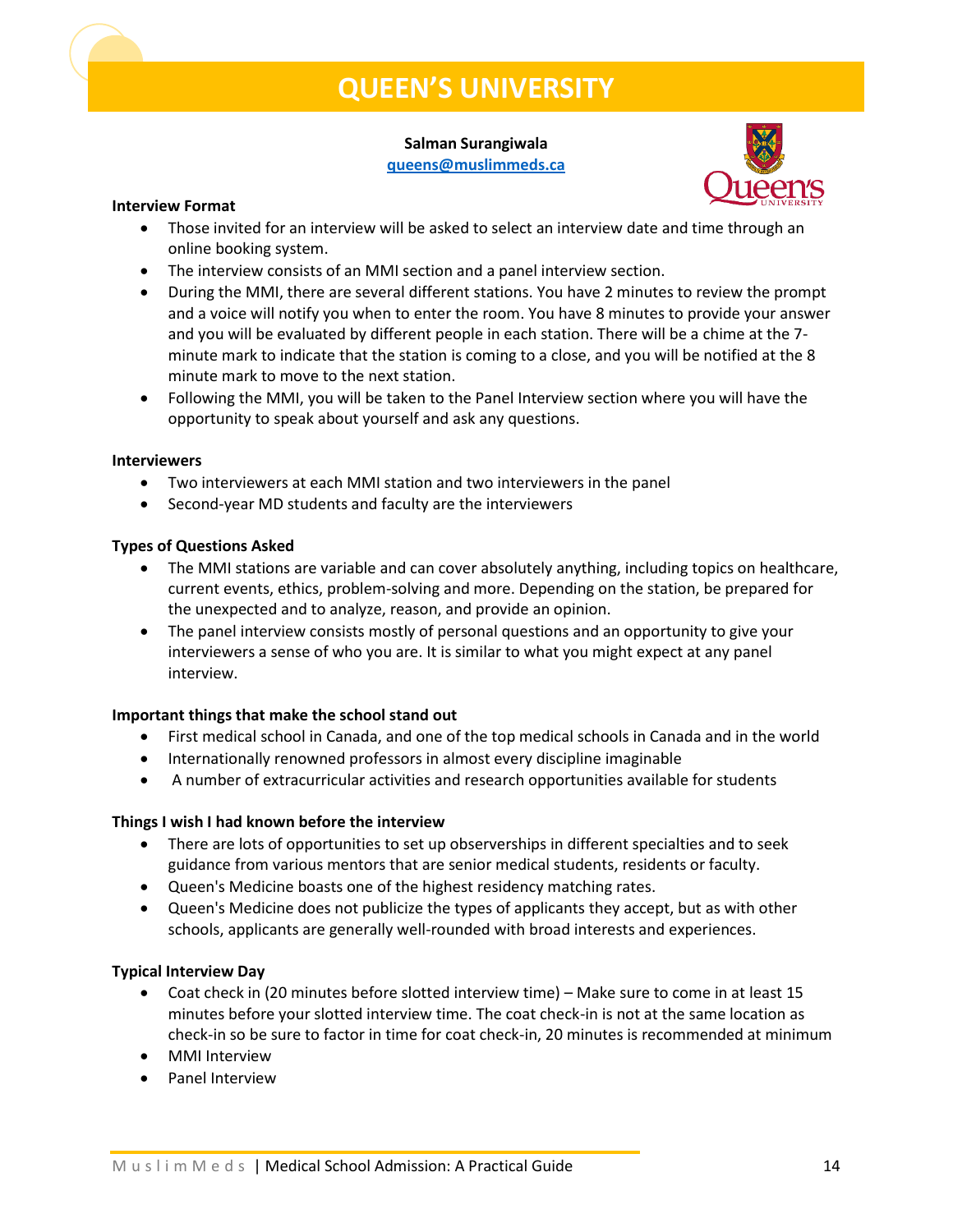

# **Advice from Successful Applicants**

Congratulations on making it this far in the application process, getting an interview invitation is a tremendous accomplishment! Here are a few pieces of advice:

- 1. Plan your interview day beforehand. Know the hotel/accommodation you will be staying at the night before the interview, and the route to the medical building.
- 2. Eat a decent breakfast on the day of and arrive at least 20-30 min before your interview time.
- 3. Read up on current healthcare topics relevant to the Canadian healthcare system. It's good to have an awareness of the field you are getting into.
- 4. Know your ABS cold, and the relevance of each item that you've written.
- 5. DO NOT freak out if you think you messed up an interview station. The MMI format is purposely designed so that one station's outcome does not influence that of another. We are usually more self-critical of ourselves so you might have done better than you thought.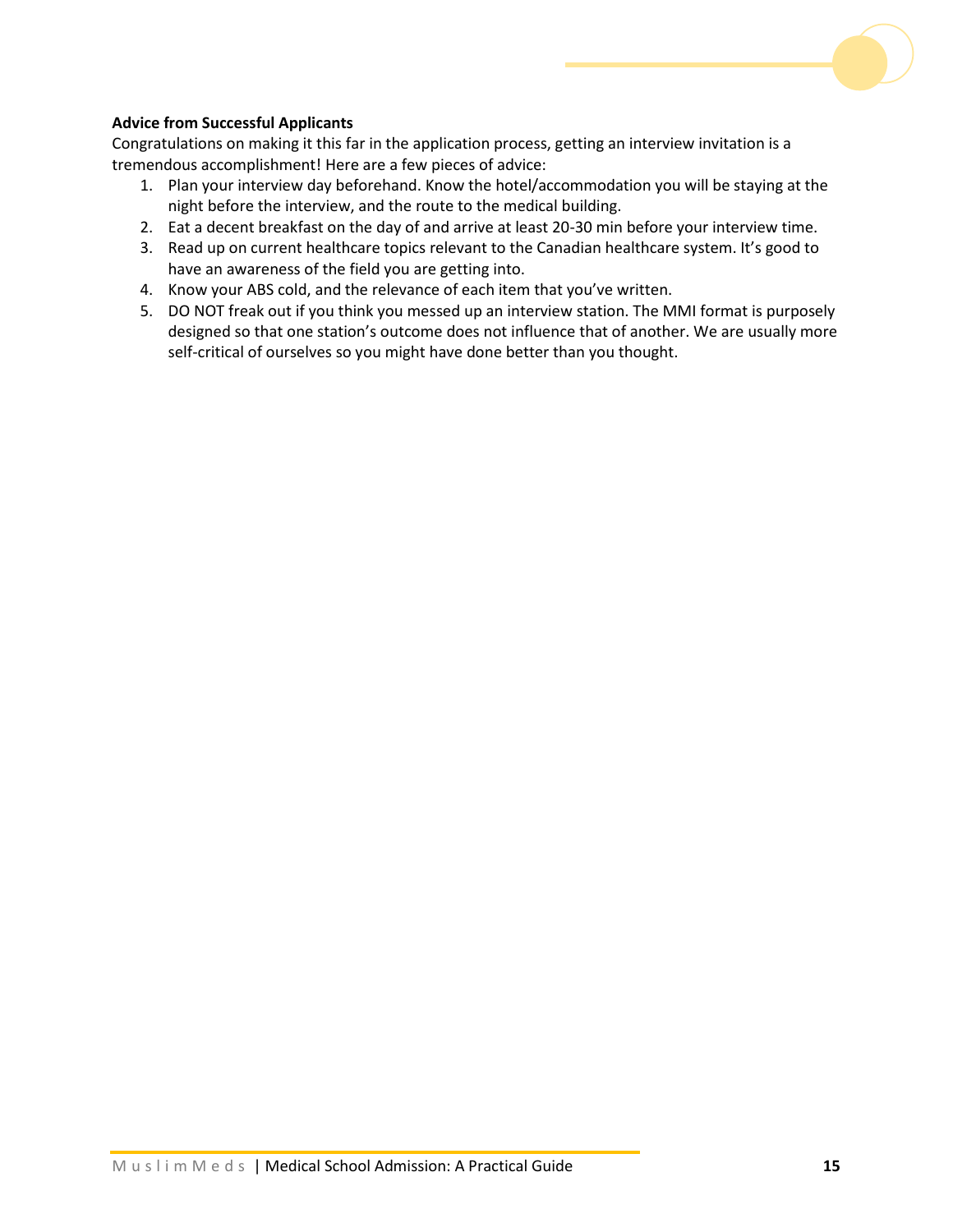# **UNIVERSITY OF TORONTO**

**Ayesha Tasneem [toronto@muslimmeds.ca](mailto:toronto@muslimmeds.ca)**



# **Interview Format**

- Modified Personal Interview (MPW) four successive but brief interviews, each with an individual interviewer
- Some parts will be open file. Others will not, though it will be clear to you when it is. The total interview time with breaks inserted between each interview will be approximately one hour.
- Note that it is not an MMI. Though there are four separate small interviews, there are no prompts on the doors and no actors or role play.
- There is a fair amount of literature in the public domain on the U of T MPI we encourage you to seek this literature out and read it - it will help you prepare. This is also true for other medical school interviews. There is a fair amount of research and evidence behind these interviews and some of it is available simply by searching on Google

# **Interviewers**

• Fourth-year medical students, residents and physicians

# **Important things that make the school stand out**

- Anatomy labs
- Different styles of teaching (lectures, case-based learning, online self learning modules)
- Opportunities for research (i.e. longitudinal and summer CREMS, international CREMS)
- Easy access to several hospitals in the downtown core and research opportunities

# **Things I wish I had known before the interview**

- Bring a change of shoes for the campus tour as you will not want to ruin your formals if it's raining/snowing. Best to bring outdoor comfortable and indoor formal shoes (esp. for females), note that the campus/hospital tours aren't mandatory if you want to take a moment to yourself prior to the interview
- Student guides and interviewers are very friendly don't hesitate to ask questions
- Everyone is nervous on interview day don't feel intimidated and do what you think it is that you need to make yourself calm and confident

# **Typical Interview Day**

- Arrival at interview location (downtown Toronto), check in with ID, interview orientation explaining how the day will proceed
- Split into three groups with different interview times (earlier interview times have interview first followed by campus tour while later interview candidates have the opposite)
- Information session on finances and financial aid before or after your interview, depending on your interview time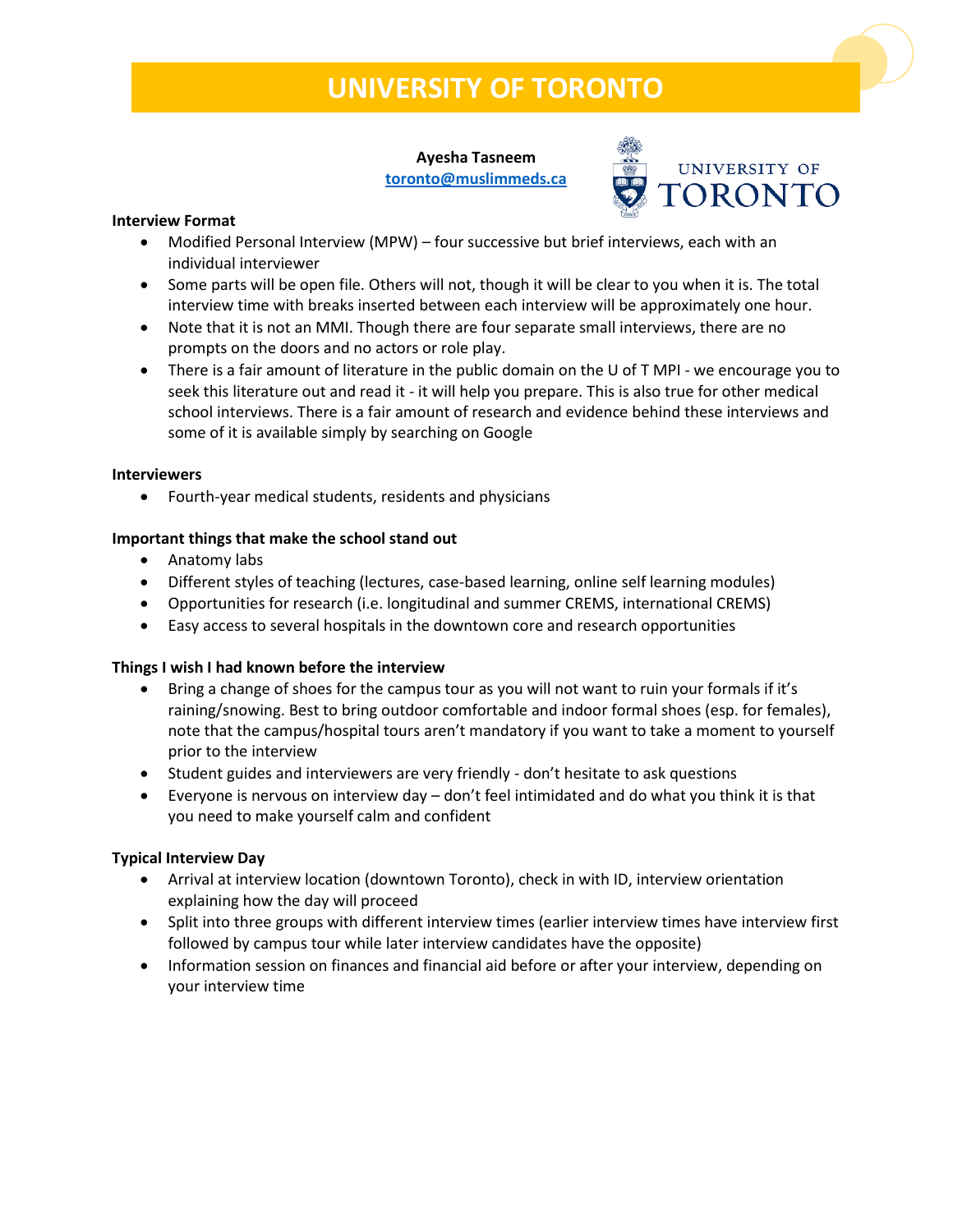# **MCMASTER MICHAEL G. DEGROOTE SCHOOL OF MEDICINE**

**[mcmaster@muslimmeds.ca](mailto:mcmaster@muslimmeds.ca)**



# **Interview Format**

- MMI
	- $\circ$  Be prepared for scenarios that will test: ethical decision making, critical thinking, problem solving and conflict management, communication skills (involving a certain degree of acting at times), and knowledge of current healthcare and societal issues. You are also likely to encounter one or more stations that ask standard, personal interview questions. Think of it as CASPer, but in real life
	- $\circ$  12 stations. 10 of which are actual stations and 2 of which are break stations. The order in which each candidate experiences a station or a break is dependent on which station the candidate starts
	- $\circ$  Each station is a total of 10 minutes with the non-Break stations giving you roughly 2 minutes to read the passage and 8 minutes to walk in and deliver your talk. The next station timer begins immediately after the preceding one so in reality, you have less than 2 minutes to comfortable read the question without cutting into station speaking time.

# **Interviewers**

- There is usually only one interviewer in the room but there can be more depending on the scenario being presented.
- The interviewers can come from various walk ranging from medical students, residents, physicians and non-medical professionals

# **Types of questions asked**

• The scenarios (not always questions) can be from a multitude of angles and are virtually unpredictable. However the following link has a huge list of good practice ones: <https://drive.google.com/file/d/0B6Xt-tlSCG13ek1JZUZkcG5RMjg/edit>

# **Important things that make the school stand out**

- Problem-based learning practical learning is emphasized and gives you the opportunity to learn by thinking about cases and learning practically. It also encourages an independent learning style in which you set your goals and figure out how to best achieve them according to your convenience and schedule.
- Early clinical exposure having electives in your first year allows you to get early exposure to the clinical side of medicine in whatever field you have an interest in. This can make things easier when it comes to choosing a specialty.
- 3-year program this allows you to get into residency one year earlier than almost all other schools, with the exception being the University of Calgary. This also means a significant saving on total tuition costs over the duration of the program

# **Things I wish I had known before the interview**

• There is no timer at the stations! Only buzzers for two minute and ten-minute warnings. So, either practice timing or practice with a watch which you bring on interview day. If the latter, make sure you are able to discreetly eye the watch while interviewing. Also, it is better to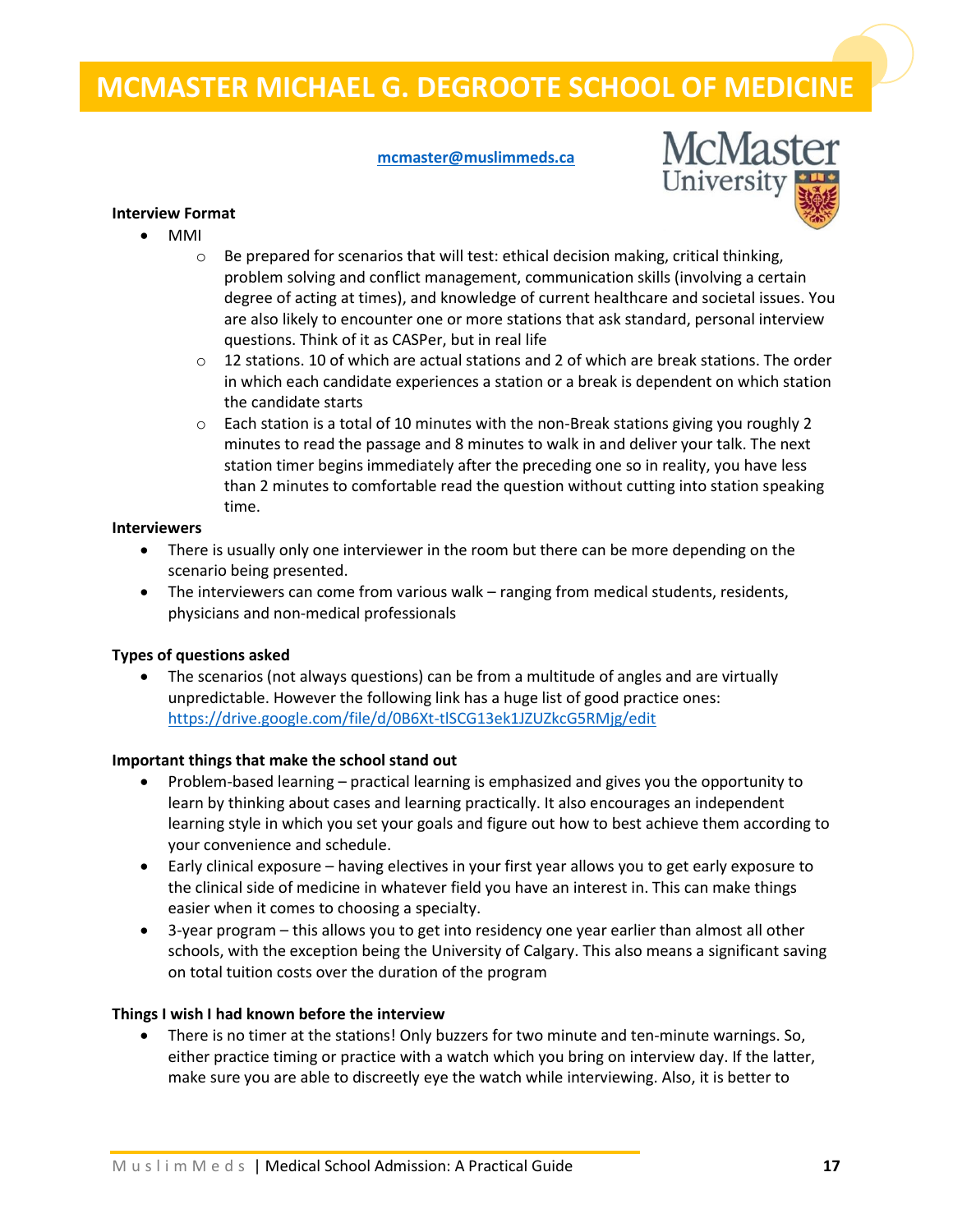inquire about the policy on watches in the coming years since it is unknown how the advent of smartwatches will impact policy.

- As aforementioned, the two minutes to read the prompt for the station are often less than two minutes due to the fact that it takes time to exit the preceding station and begin at the next.
- On a positive note, there is plenty of time to cool down and relax before beginning to interview as is described below. In other words, you are not thrust into the interviews right after arrival.
- Remember, each mini-interview is independent of the last and that means you have a fresh chance to impress your interviewer – if you have a bad station then forget it and move on. This is crucial – refresh at every scenario.

# **Typical Interview Day**

- Arrival, then sign-in as they arrange you into your interview groups.
- Some time to kill with your student volunteer/representative as a group and ask them questions while people arrive and are getting arranged. Breakfast food is laid out for interviewees.
- A presentation welcoming the interviewees.
- Interview groups head off to their MMI areas.
- MMI takes place.
- Post-MMI Presentation about McMaster and what is has to offer.
- Optional campus tours after the presentation.
- Relief!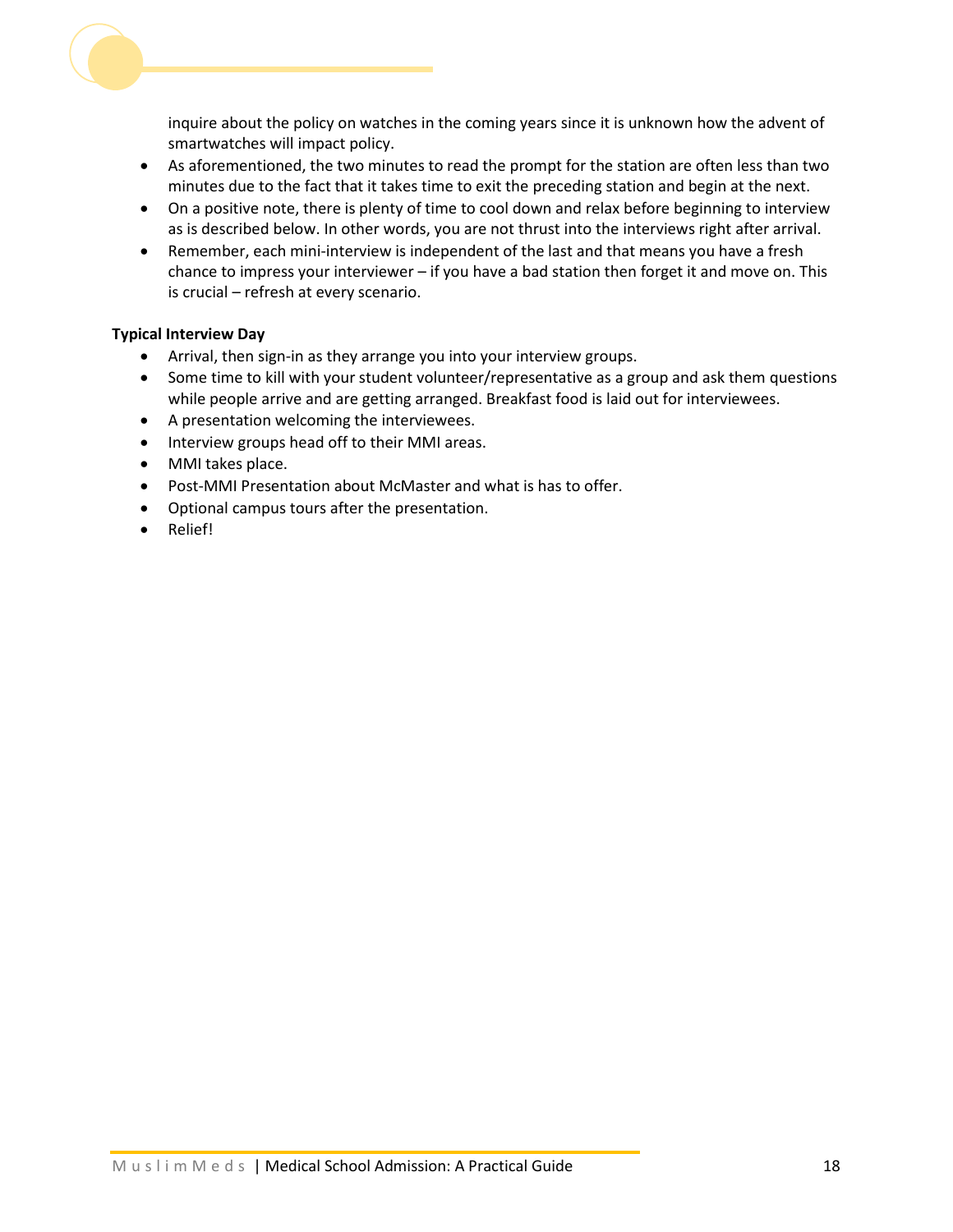# **WESTERN SCHULICH SCHOOL OF MEDICINE & DENTISTRY**

#### **Ahmed Abbas**

**[western@muslimmeds.ca](mailto:western@muslimmeds.ca)**

#### **Interview Format**

- Standardized, traditional panel format
- The interview typically runs for 45 minutes
- Objective marked answers (some questions have right answers)

#### **Interviewers**

• Current medical students, residents, professors and other members of the community

#### **Important things that make the school stand out**

- Western really does care about the student. A lot is invested by administration to ensure that students have the best medical undergraduate education and experience. The curriculum is molded by student input so that future student are taught in a more understandable way.
- Western has a Windsor campus allowing students to choose where they would like to learn. Though the campuses are separate Western does a great job of making the students on each campus feel connected. During lectures London and Windsor students are video conferenced in.
- Western has many extracurricular programs such as Discovery Week. Students here get to shadow a family physician in different places in Southwestern Ontario. Furthermore, Schulich has many different clubs that make one's medical school experience even more exciting.

#### **Things I wish I had known before the interview**

- The interview is closed file, meaning that the interviewers have no prior knowledge of your academic and extracurricular experiences. You must describe some of your most important experiences to the interviewers. I wish I spent more time making sure that I was well-versed with my experiences and was able to describe them more succinctly.
- How your interview feels has no correlation with how it went

# **Typical Interview Day**

- Walk in, people clap
- Go to registration
- Sit in room and wait for your interview
- Go to interview
- Kill the interview
- Go home
- Mission accomplished

#### **Advice from Successful Applicants**

• 2019 interview had a lot of questions that would have been difficult without knowledge of the healthcare system (brush up on issues in the Canadian healthcare system and how our system works in general i.e., lack of rural doctors, indigenous health, MAID, long ER wait times, limited resources in Canadian health care)

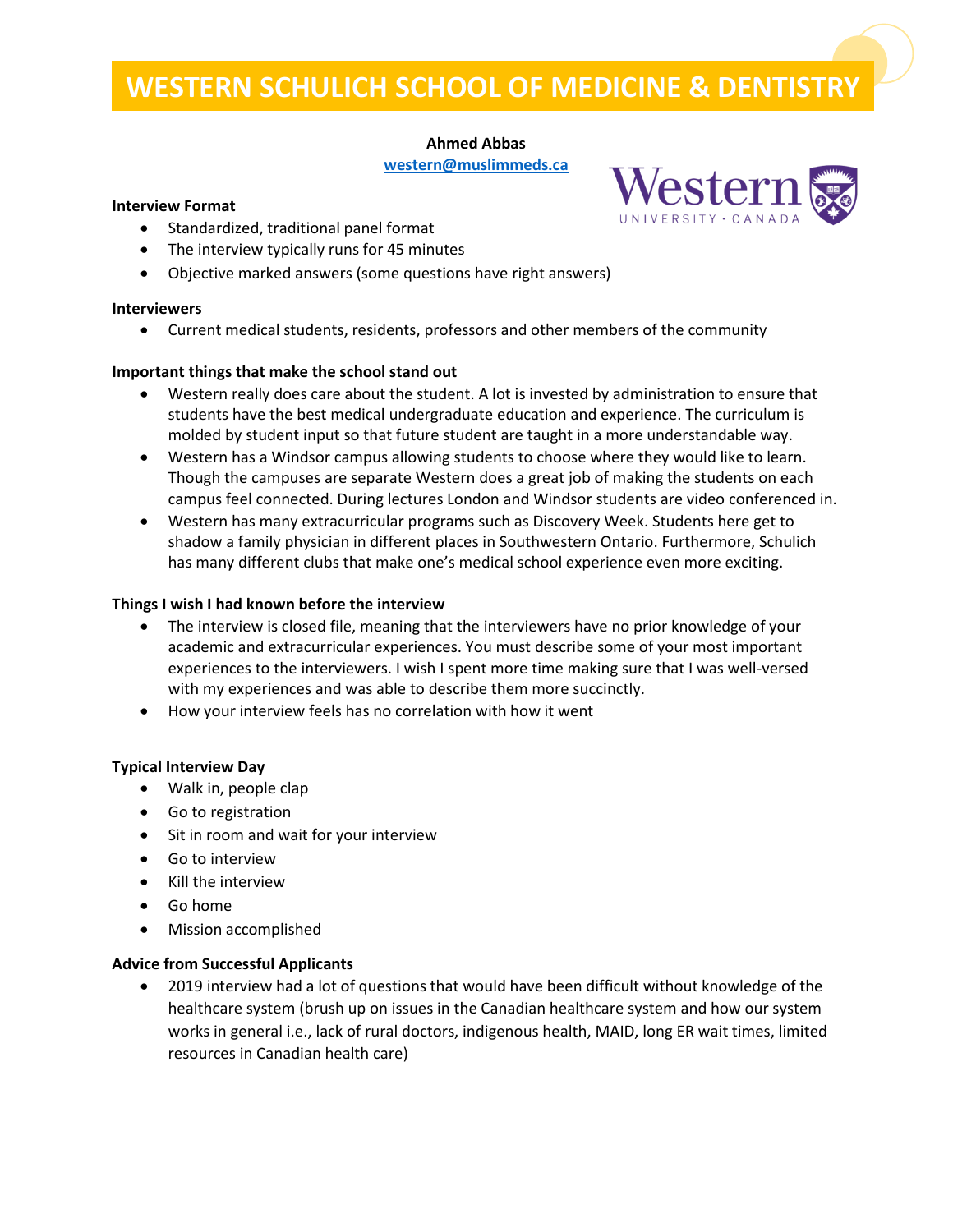# **NORTHERN ONTARIO SCHOOL OF MEDICINE**

# **To contact students at NOSM, please e-mail [networking@muslimmeds.ca](mailto:networking@muslimmeds.ca)**

#### **Interview Format**

• MMI format

# **Important things that make the school stand out**

- The school has a heavy focus on rural medicine and just about all students admitted to the school come from rural backgrounds
- Very small class size (64)
- It is one of the few medical schools that was established specifically to tackle the physician distribution problem in Canada, with peer-reviewed articles showing the positive effect this has created in rural communities



**Northern Ontario School of Medicine** 

• Across the region, NOSM learners (medical students, residents, and learners from other health disciplines such as rehabilitation sciences, dietetics, and physician assistants), are gaining relevant clinical experience under the guidance of health professionals in community hospitals, clinics, and family practices. The School brings together over 70 community partners, over 1000 clinical, human, and medical sciences stipendiary faculty, and more than 200 employees

# **Useful Links**

- Admissions Website:<https://www.nosm.ca/education/md-program/admissions/>
- OMSAS guide. MUST READ! <https://www.ouac.on.ca/guide/omsas-guide/>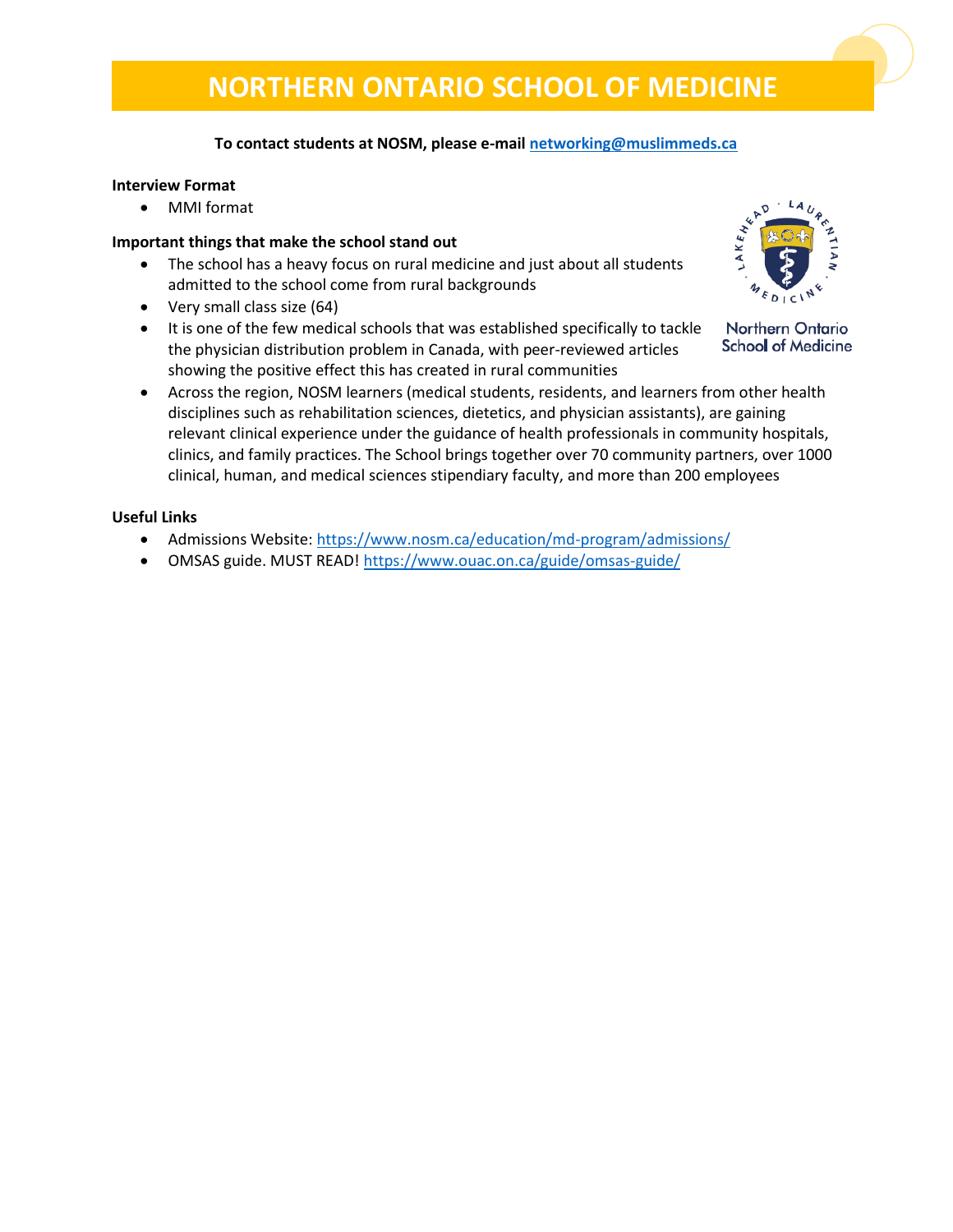# **MAX RADY COLLEGE OF MEDICINE, UNIVERSITY OF MANITOBA**

#### **Yasmine El-Salakawy [yelsalakawy@gmail.com](mailto:yelsalakawy@gmail.com)**

#### **Interview Format**

- MMIs
- 12 MMI stations with no acting scenarios (one rest station)
	- $\circ$  A passing mark on 9 of 11 MMI stations and a total MMI score greater than two standard deviations below the mean and a mean score acceptable to the Admissions committee is required for entry

#### **Important things that make the school stand out**

- Interviewers are looking for applicants who:
	- o Show a high level of professionalism and MATURITY
	- o Show that you are a down to earth and relatable person
	- $\circ$  Show a level of depth, intelligence and sophistication in your answers
	- o Show passion and love of humanity
	- $\circ$  Show that you have really done your research and contemplated why medicine is right for you
	- o Show that you are a good perspective taker
	- o Show that you are well rounded and live a balanced lifestyle
	- o Show that you understand and can relate to the CANMED ROLE

#### **Typical Interview Day**

- Breakfast or lunch with the first-year medical students
- Tour of the campus
- Tour of the hospital
- MMI interview

#### **Useful Links**

• https://umanitoba.ca/student/admissions/media/medicine bulletin.pdf

#### **Advice from Successful Applicants**

- Try your best not to be overwhelmed by the interview. Interviewers are simply looking to have a conversation with you. My advice to you every interviewee is go in there and have as much fun as you can.
- I've taken the interview at the U of M twice and there were some major differences between what I did in my first unsuccessful interview and my second successful one – here is what I learned
	- 1. Never to early to start prepping I started light prepping in August and started an MMI prep group in October. Steadily increased my prep time as I approached interview day
	- 2. Very important to know what topics your particular school of choice cares about as they will be the topics they ask you about on the interview (Canada wide and region specific health care issues, rural medicine, Indigenous issues, Research, and Recreational Drugs are all big ticket items at the U of M)

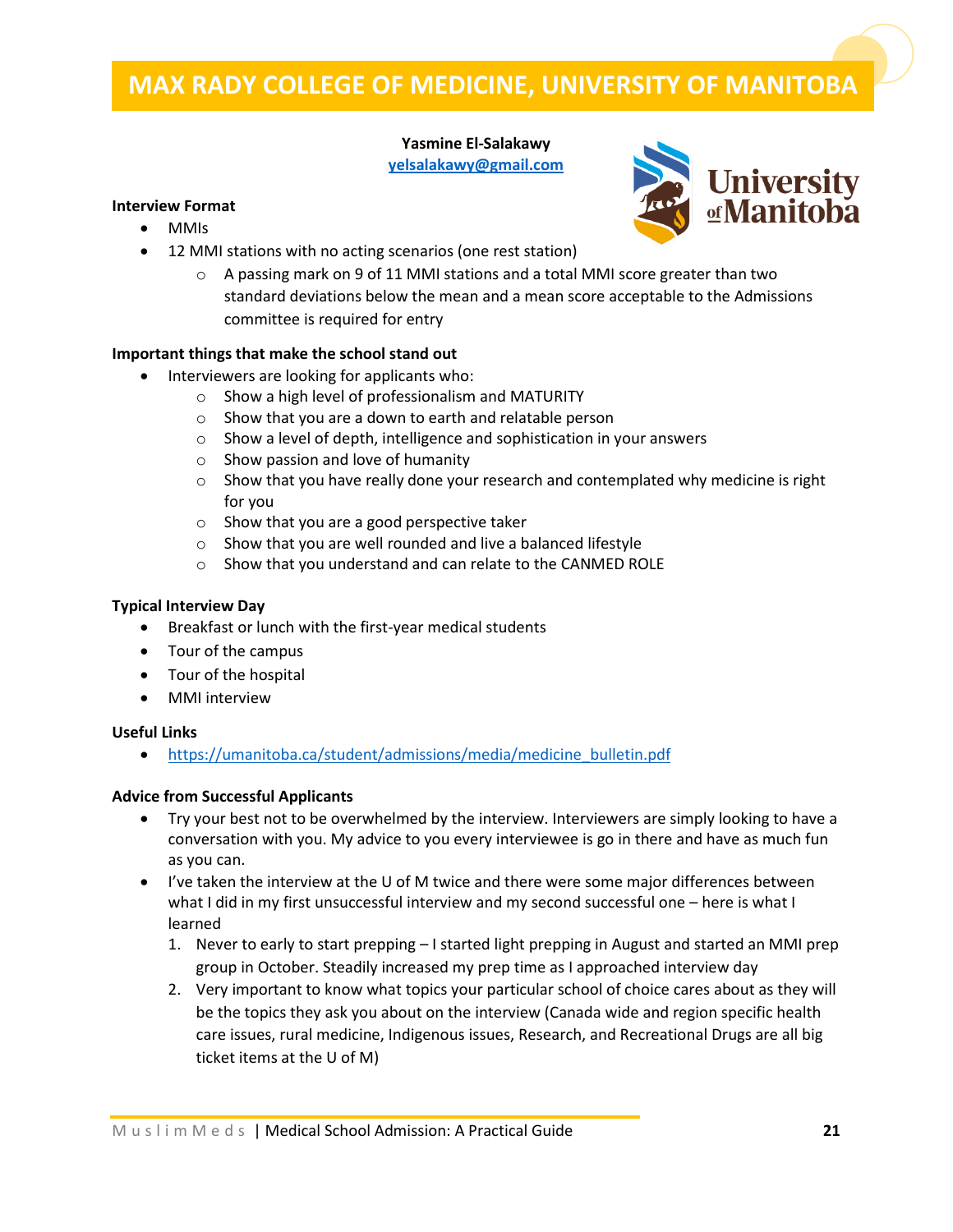

- 3. Also know what types of stations your school will have U of M leans more heavily to practical topics (like the ones listed above) and personal questions over theoretical scenarios or ethics questions
- 4. Know yourself, find a way to add something personal to each question (makes you human and relatable to the interviewer, not to mention helps you stand out!)
- 5. Also find a way to relate the questions/prompts to health care or your role as a future health care professional in one way or another
- 6. Finally, all the interviewers are just regular people, so go in there, act like you're talking to an old friend (relax, have fun) and you will give off a great impression and do well inshaAllah
- May Allah make it easy on you! Keep us in your duaas. We are more than happy to help feel free to email iA. Best of luck!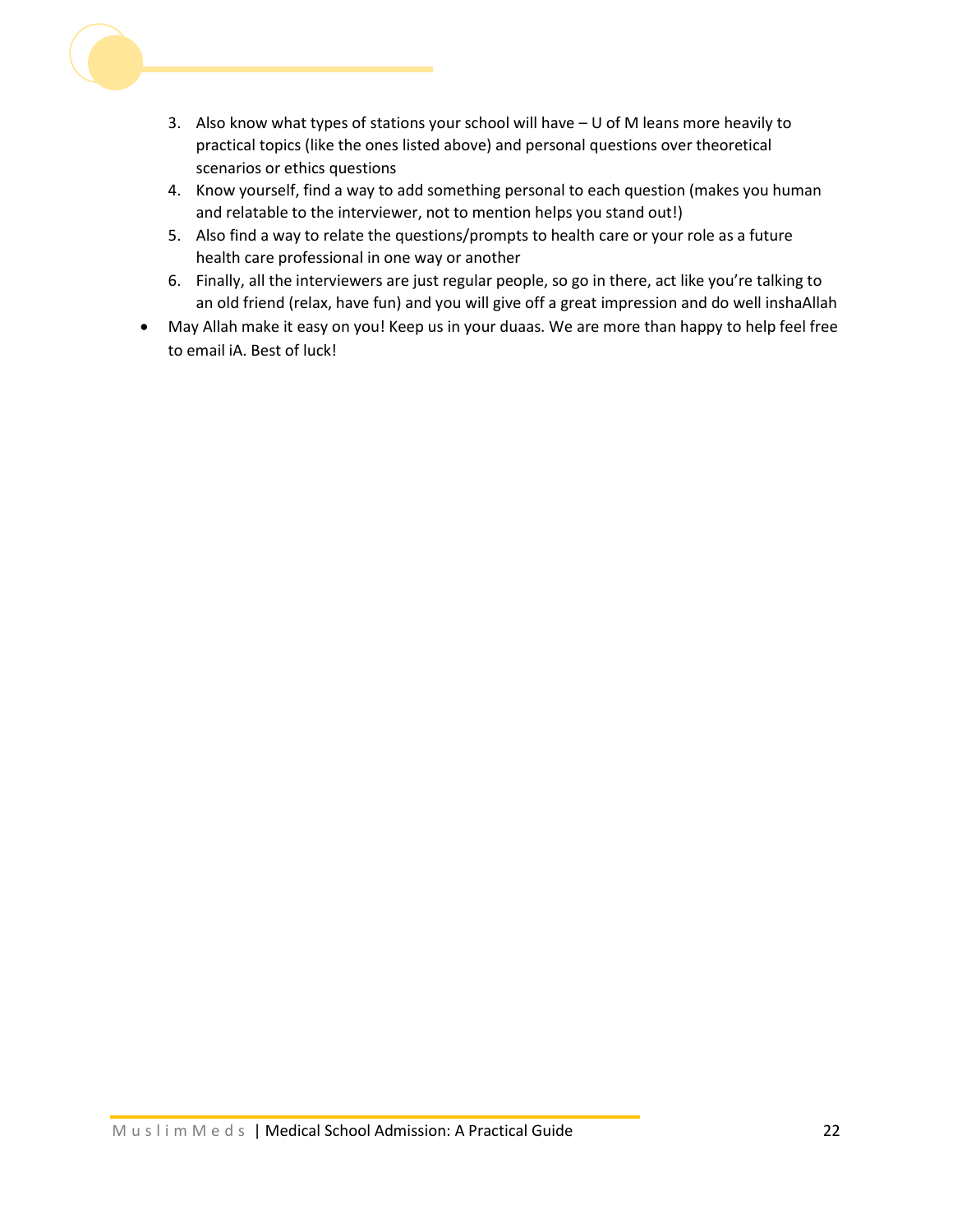# **UNIVERSITY OF SASKATCHEWAN**

#### **To contact students at the University of Sakatchewan, email [networking@muslimmeds.ca](mailto:networking@muslimmeds.ca)**

#### **Interview Format**

- MMI Format
	- o 10 Stations (10 minutes each) and 1-2 rest stations (10 minutes)
	- o Break Down:
		- 2 Minutes: Reading of the prompt.
		- 8 Minutes: Interview session with 1 minute warning after 9 minutes elapsed.

# **Types of Questions Asked**

- There are different types of scenarios. There are usually 1-2 acting stations that will involve an actor and a separate examiner (who is marking your performance-communication skills are tested here).
- There are straight forwards ethical/social issue questions as well. Some are interactive, such as impromptu art displays. This year there was a writing station.
- The College of Medicine posts more information regarding the MMI content on their website. Be sure to review what they are looking for in the 10 stations!

#### **Interviewers**

• Doctors, faculty members, residents, students and other volunteers from the community at large

#### **Important things that make the school stand out**

• USask will always dedicate a station regarding Aboriginal Health, which is very prevalent in Saskatchewan. It's a good idea to bring it up in other stations as well.

#### **Things I wish I had known before the interview**

• Be your professional self. If you think you bombed a station, just forget about it and move on. You likely did better than you thought!

#### **Typical Interview Day**

- Students will check in all their belongings and register at the Royal University Hospital. All interviewees are separated in different groups. Each group will be part of one MMI track. You'll hear some speeches from faculty and staff and will be guided by upper-year medical students. They are usually quite friendly, so be sure to ask questions should you have any!
- The MMI is fairly standard and takes place in different wards around the hospital. There is a mandatory post-MMI information session that includes information about the College and a Q &A with the head of admissions.

#### **Useful Links**

• [https://medicine.usask.ca/admission-to-the-md-program/how-to](https://medicine.usask.ca/admission-to-the-md-program/how-to-apply.php#MultipleMiniInterview)[apply.php#MultipleMiniInterview](https://medicine.usask.ca/admission-to-the-md-program/how-to-apply.php#MultipleMiniInterview)



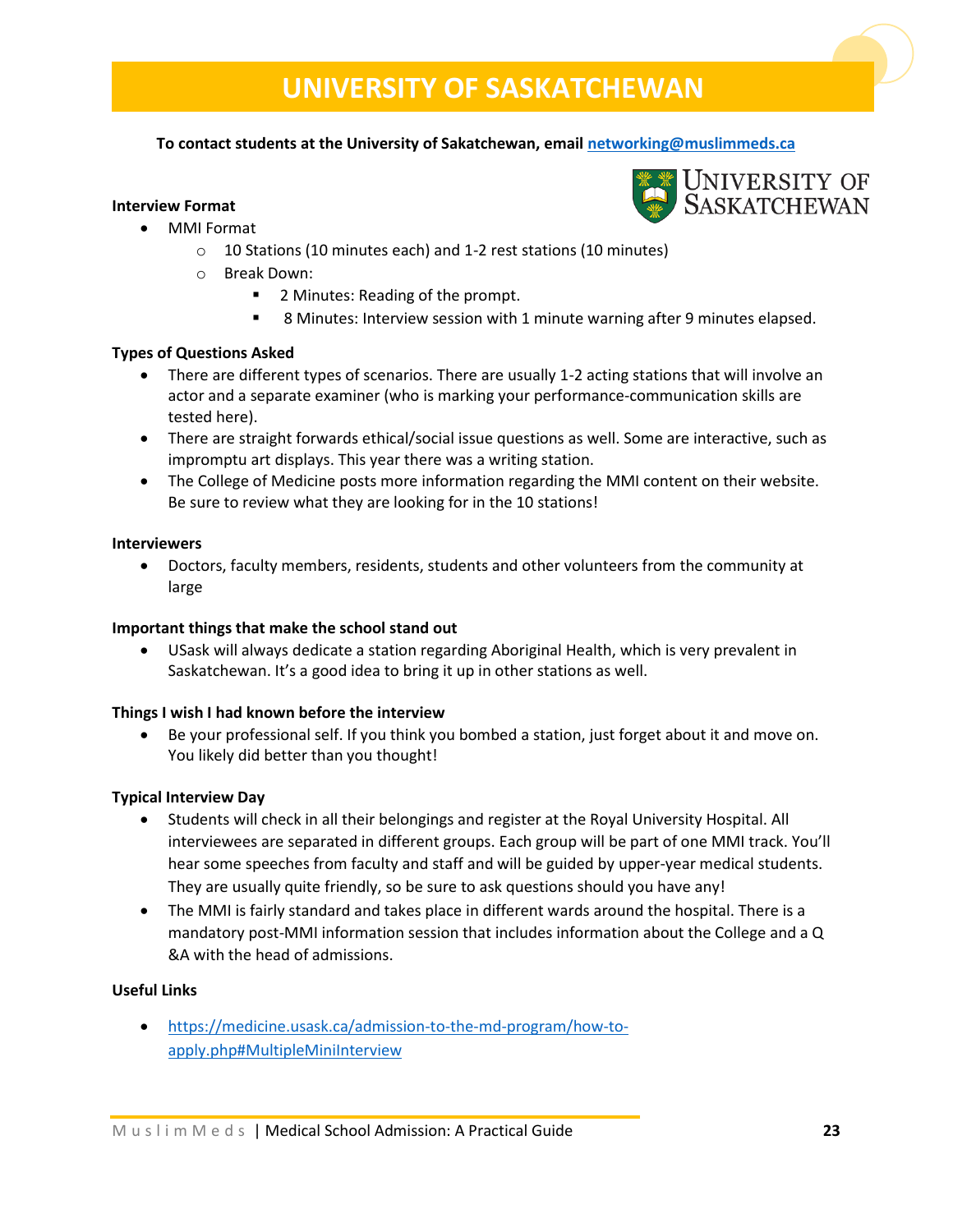# **UNIVERSITY OF CALGARY CUMMING SCHOOL OF MEDICINE**

#### **Abir Islam**

**[abir.islam@ucalgary.ca](mailto:abir.islam@ucalgary.ca)**

#### **Interview Format**

- MMI + traditional interview panel
- 12 MMI stations with 1/2 page prompts posted outside the door
- 2 minutes to read the prompt and prepare, and 7 minutes to interact with the interviewer

#### **Interviewers**

• Current medical students, resident doctors, professors and other community members

#### **Types of Questions Asked**

• Questions will test the applicant's ability to show: empathy, integrity, altruism, and compassion (see the questions in the sample link below)

#### **Important things that make the school stand out**

• An ability to communicate maturely will allow the candidates to stand out. Effective communication skills, empathy, and the exhibition of Can Med competencies are of the highest importance in responding to the scenarios.

#### **Things I wish I had known before the interview**

- Bring a change of shoes for the campus tour as you will not want to ruin your formals if it's raining/snowing
- Candidates are not allowed to use the washrooms once the MMIs begin. It can be a really enjoyable experience if you are able to immerse yourself in the scenario

# **Typical Interview Day**

- $\bullet$  % hour introduction by Dr. Walker where candidates arrive and settle down
- 2 hours of interviewing
- 1/<sub>2</sub> hour of snack breaks
- 1 hour introduction by current students, faculty, and staff
- 1/<sub>2</sub> hour optional tour of the school

#### **Advice from Successful Applicant**

• For preparation, practicing many MMI questions and typical job interview questions is important

#### **Useful Links**

- UofC MMI Information: http://www.ucalgary.ca/mdprogram/admissions/mmi-information
- UofC sample MMIs: http://www.ucalgary.ca/mdprogram/files/mdprogram/2008\_09-mmicases.pdf
- UofC sample MMI video:<https://www.youtube.com/watch?v=DOVbDD9lNjE>

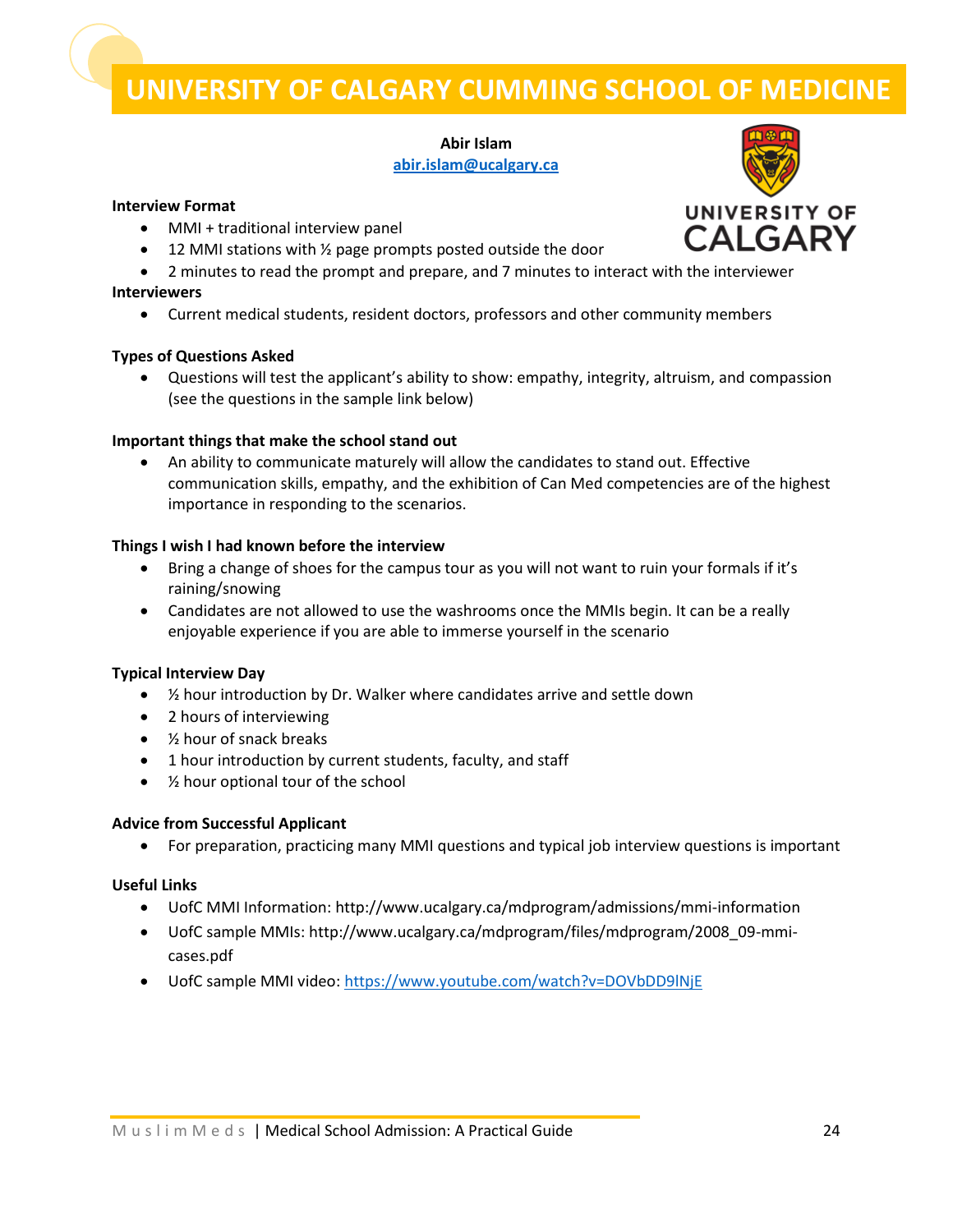# **UNIVERSITY OF ALBERTA**

**Maheer Khan**  [maheer@ualberta.ca](mailto:maheer@ualberta.ca)



EDMONTON·ALBERTA·CANADA

#### **Interview Format**

- The interview process at the University of Alberta consists of one panel interview (20 minutes in length) and 6 MMI stations (10 minutes each) during an 80-minute interview process. The panel will be conducted by 2-3 interviewers; MMI stations will be conducted by one interviewer.
- MMI and Panel (since 2018)
- 6 MMI stations and one panel station each applicant is given a score between 1 and 7
- Multiple Mini Interview (MMI) stations have been used as part of the University of Alberta (UofA) MD Program interview process since 2008. It has been shown to be both reliable and valid for measuring the non-cognitive traits of candidates. At these stations there will be a question attached to the door of a small room; there is also a copy of the question inside the room for you to refer to. The candidate will be allowed 2 minutes to read the question after which time they will be prompted to enter the room. The candidate will then be allowed 8 minutes to answer the question. You will be notified when there is one-minute remaining and then again when the station has finished. This prompt is also an indication that the next station has started and therefore the candidate must quickly move to the next station. This sequence will continue for all stations, including the panel station. There will be additional prompts to guide candidates in and out of the panel stations.

# **Interviewers**

• Second year MD students, residents, attendings, basic science faculty and members of the general public

# **Types of Questions Asked**

- Usually scenario based MMI questions (what would you do? How would you handle this?).
- Panel station is usually about why medicine, tell me about yourself, or some type of a personal question (overcoming challenges, facing adversity, etc)
- Usually one question on aboriginal issues, LGBTQ, refugee health, etc
- Usually one question on the health care system (rural, remote and northern medicine)
- Usually one question on creativity (drawings, making up stories, etc.)
- The questions are designed to evaluate the candidates' competencies in areas such as:
	- o critical thinking
	- o ethical decision making
	- o communication skills
	- o cultural awareness
	- o professionalism
	- o general knowledge of the healthcare system

# **Important things that make the school stand out**

• Curriculum that adapts to the changing needs of the local community. Pre-clerkship curriculum is broken down into blocks (Infection, Endocrine, Cardio, Respiratory, Renal, etc) with emphasis on integration of concepts throughout the two years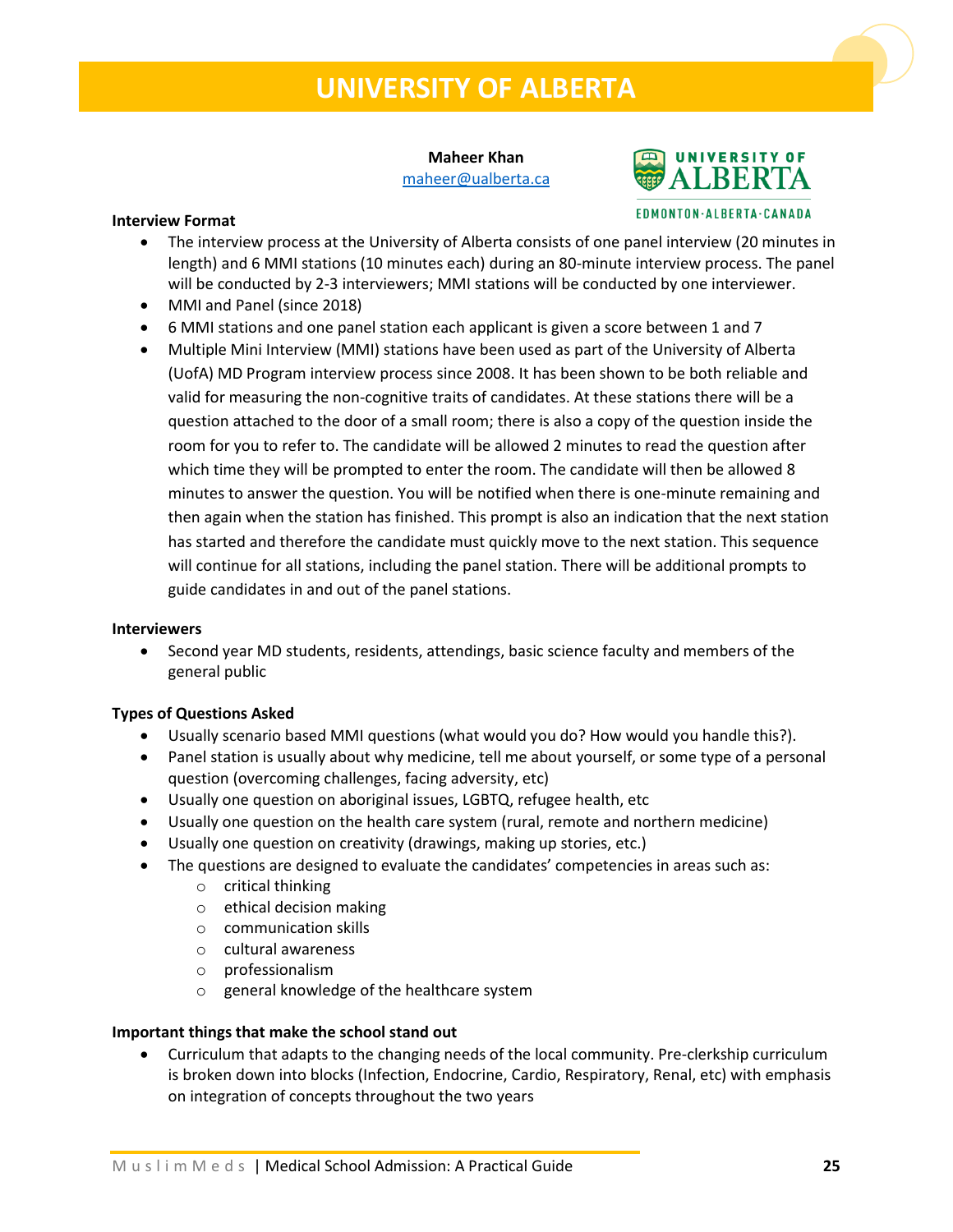

- Traditional lecture and exam format where all of the testing material comes from the lectures
- Academically

# **Things I wish I had known before the interview**

- UofA is more or less a very traditional MMI approach so make sure to practice your approach and delivering a succinct and logical answer in the allotted time
- The biggest difference between a great answer and an average answer is how organized your answer is so make sure to practice
- Panel interview is your chance to show what makes you unique so make sure you really reflect on what makes you stand out as an applicant and be ready to talk about anything you may have written in your application

# **Typical Interview Day**

• You're placed in groups of eight and seated in a large hall where they give you a short talk on the MMI process. Then 1st year students will take you to MMI area. After the MMI you will come back together to watch the MMI video and current students and faculty will tell you more about the school

# **Advice from Successful Applicant**

- Get a good nights sleep, relax, smile and be friendly.
- Do not worry if you mess up a station. Most people who get in typically say they felt awful about at least one station. Most scores tend to hover around the average score so even if you think you messed a station up, chances are you probably still didn't do too poorly.
- Have a broad knowledge and show enthusiasm for the topics being discussed, these are usually issues that there is no right answer for but the MMI is designed to evaluate how you think and communicate.
- Have fun! You deserve to be here if you have gotten this far so be confident  $\odot$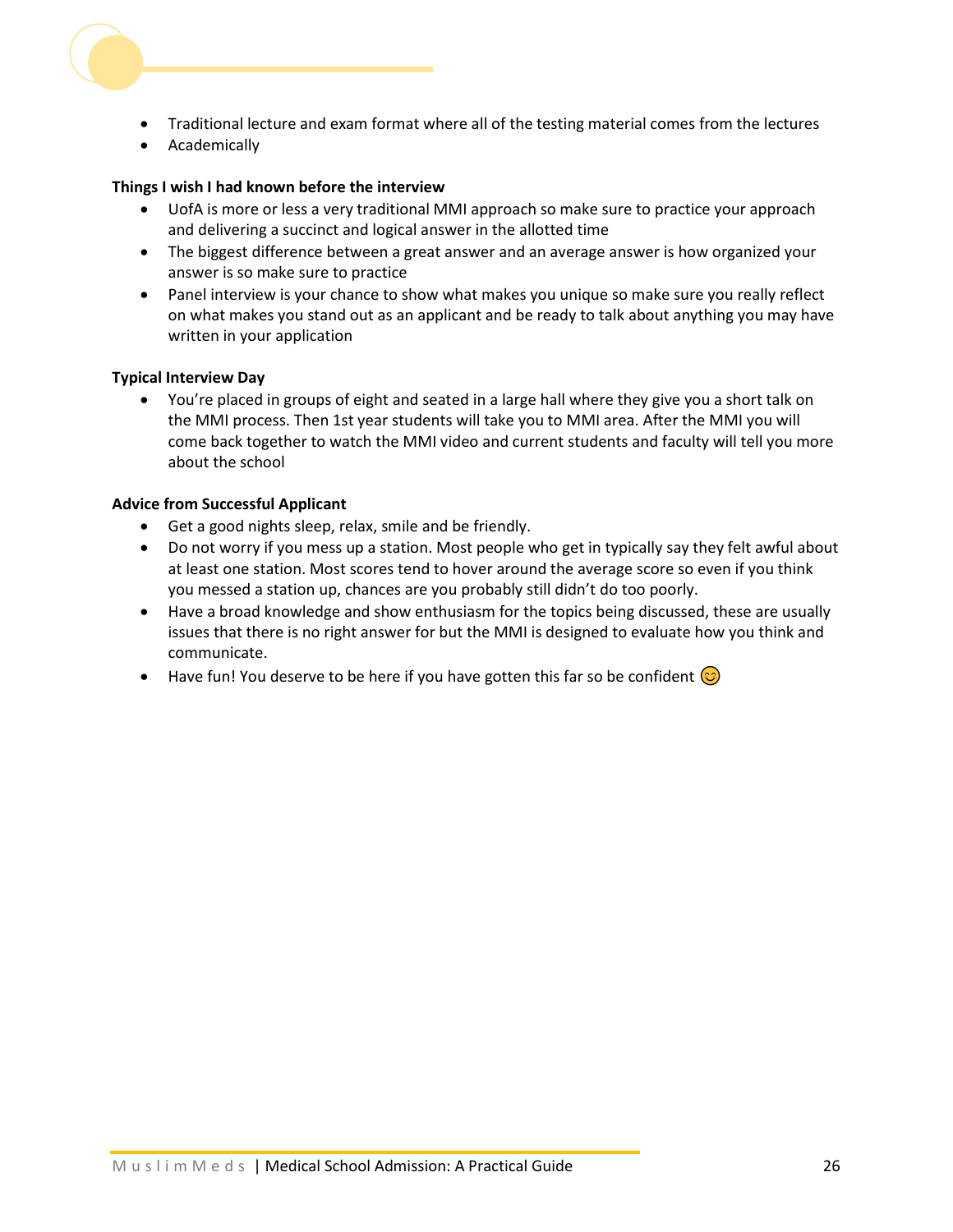# **UNIVERSITY OF BRITISH COLUMBIA**

# **Haaris Khan [ubc@muslimmeds.ca](mailto:ubc@muslimmeds.ca)**

# **Interview Format**

- MMI
- 11 stations
- 7 minutes per station, with 2 minutes of transition period
- One 30 minute writing station

# **Interviewers**

• Third & Fourth-year medical students, residents and physicians, members of the community.

# **Important things that make the school stand out**

- Anatomy labs
- Different styles of teaching (lectures, problem-based learning, case-based learning)
- Opportunities for research.
- Easy access to several hospitals in the downtown.
- Distributed medical program has several sites (Northern, Kelowna, Victoria), allows for more intimate styles of learning and also rural opportunities.

# **Things I wish I had known before the interview**

- Bring a change of shoes for the campus tour as you will not want to ruin your formals if it's raining/snowing
- Student guides and interviewers are very friendly don't hesitate to ask questions
- You may carry a water bottle
- You are not allowed a watch

# **Typical Interview Day**

- Arrival at interview location (Life science center) check in with ID Interview orientation explaining how the day will proceed
- Split into groups with different interview times (earlier interview times have interview first followed by campus tour while later interview candidates have the opposite)
- Group chat with one of the admissions deans at UBC before the interview.
- Tour of UBC campus

# **Advice from Successful Applicant**

• For the UBC interview, it is an MMI style of interview. There will be 11 stations with each station being 7 minutes in duration with a 2 minute transition period. There is also a 30 minute writing station at the end. The MMI and writing station will take approximately 2.5 hours. For the interview, I would suggest being as natural as possible. Do not come to the interview with memorized answers or a formula for how you are going to answer each question. I personally